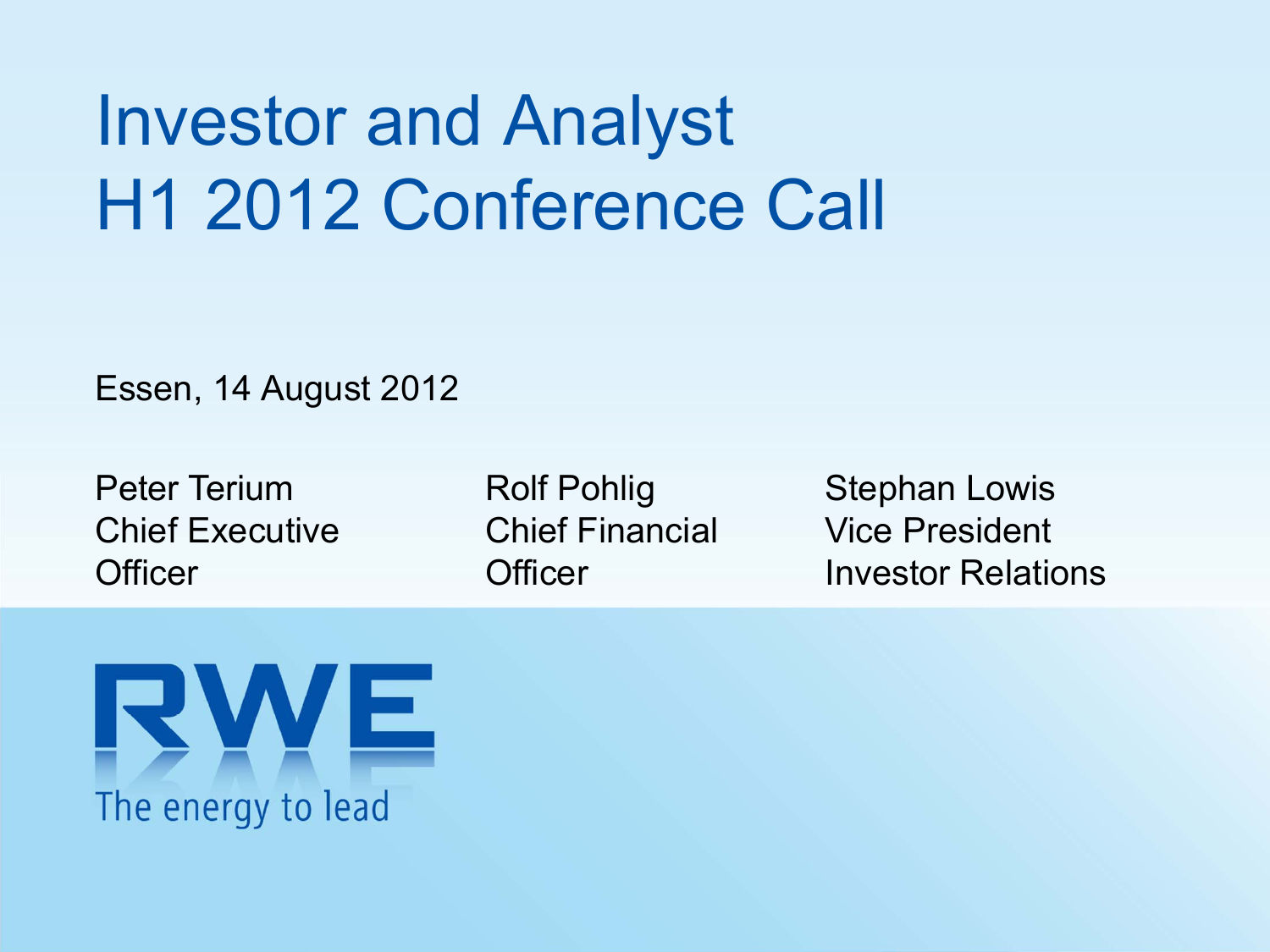### Forward Looking Statement

This presentation contains certain forward-looking statements within the meaning of the US federal securities laws. Especially all of the following statements:

- Projections of revenues, income, earnings per share, capital expenditures, dividends, capital structure or other financial items;
- **Statements of plans or objectives for future operations or of future competitive position**;
- **Expectations of future economic performance; and**
- **Statements of assumptions underlying several of the foregoing types of statements**

are forward-looking statements. Also words such as "anticipate", "believe", "estimate", "intend", "may", "will", "expect", "plan", "project" "should" and similar expressions are intended to identify forward-looking statements. The forward-looking statements reflect the judgement of RWE's management based on factors currently known to it. No assurances can be given that these forward-looking statements will prove accurate and correct, or that anticipated, projected future results will be achieved. All forward-looking statements are subject to various risks and uncertainties that could cause actual results to differ materially from expectations. Such risks and uncertainties include, but are not limited to, changes in general economic and social environment, business, political and legal conditions, fluctuating currency exchange rates and interest rates, price and sales risks associated with <sup>a</sup> market environment in the throes of deregulation and subject to intense competition, changes in the price and availability of raw materials, risks associated with energy trading (e.g. risks of loss in the case of unexpected, extreme market price fluctuations and credit risks resulting in the event that trading partners do not meet their contractual obligations), actions by competitors, application of new or changed accounting standards or other government agency regulations, changes in, or the failure to comply with, laws or regulations, particularly those affecting the environment and water quality (e.g. introduction of <sup>a</sup> price regulation system for the use of power grid, creating <sup>a</sup> regulation agency for electricity and gas or introduction of trading in greenhouse gas emissions), changing governmental policies and regulatory actions with respect to the acquisition, disposal, depreciation and amortisation of assets and facilities, operation and construction of plant facilities, production disruption or interruption due to accidents or other unforeseen events, delays in the construction of facilities, the inability to obtain or to obtain on acceptable terms necessary regulatory approvals regarding future transactions, the inability to integrate successfully new companies within the RWE Group to realise synergies from such integration and finally potential liability for remedial actions under existing or future environmental regulations and potential liability resulting from pending or future litigation. Any forwardlooking statement speaks only as of the date on which it is made. RWE neither intends to nor assumes any obligation to update these forward-looking statements. For additional information regarding risks, investors are referred to RWE's latest annual report and to other most recent reports filed with Frankfurt Stock Exchange and to all additional information published on RWE's Internet Web site.

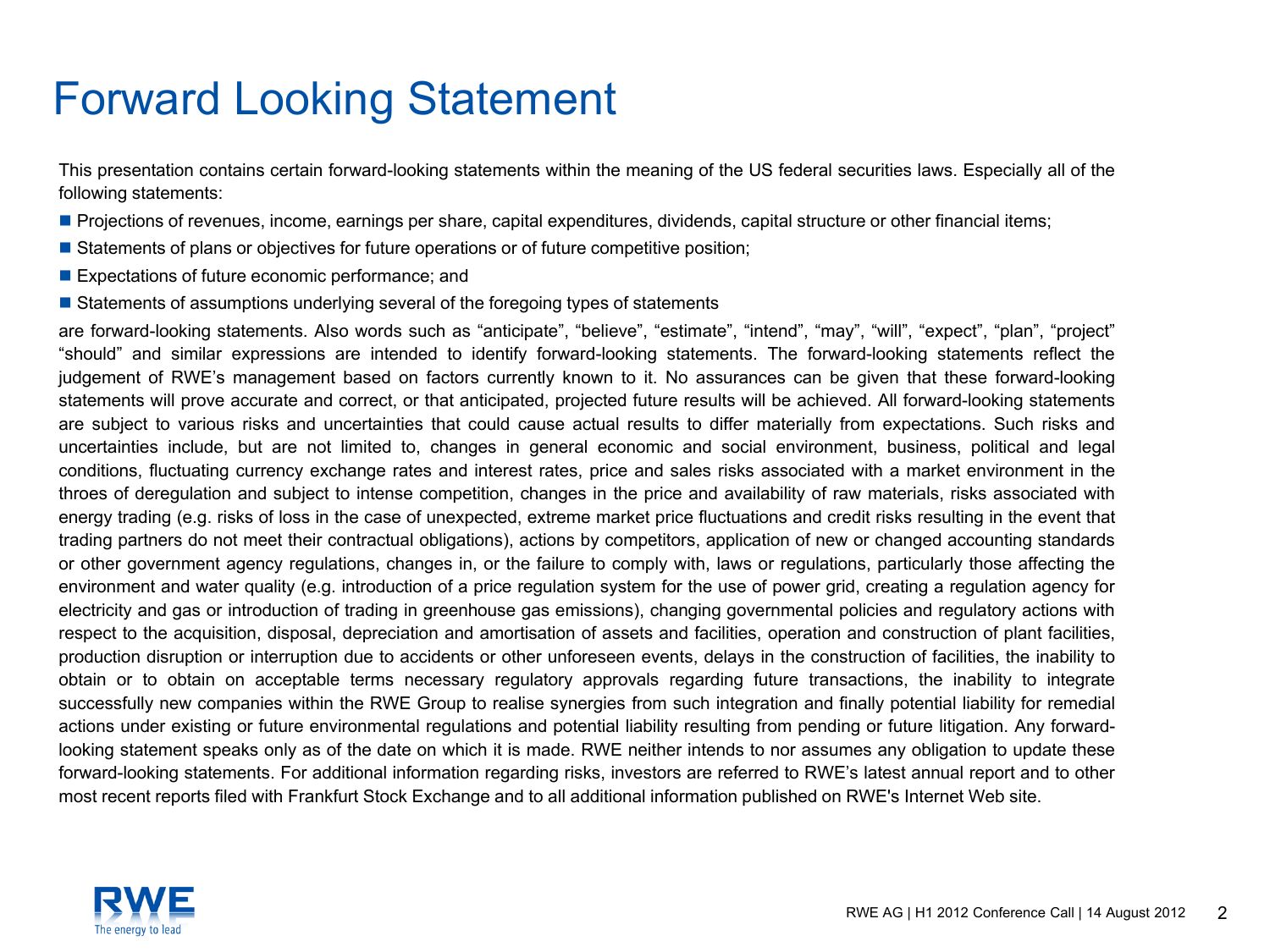### Today's Agenda

### **A**

### **Peter Terium**

Strategy update, H1 2012 highlights and group outlook 2012

### **B**

Rolf Pohlig H1 2012 group results, divisional performance and outlook 2012

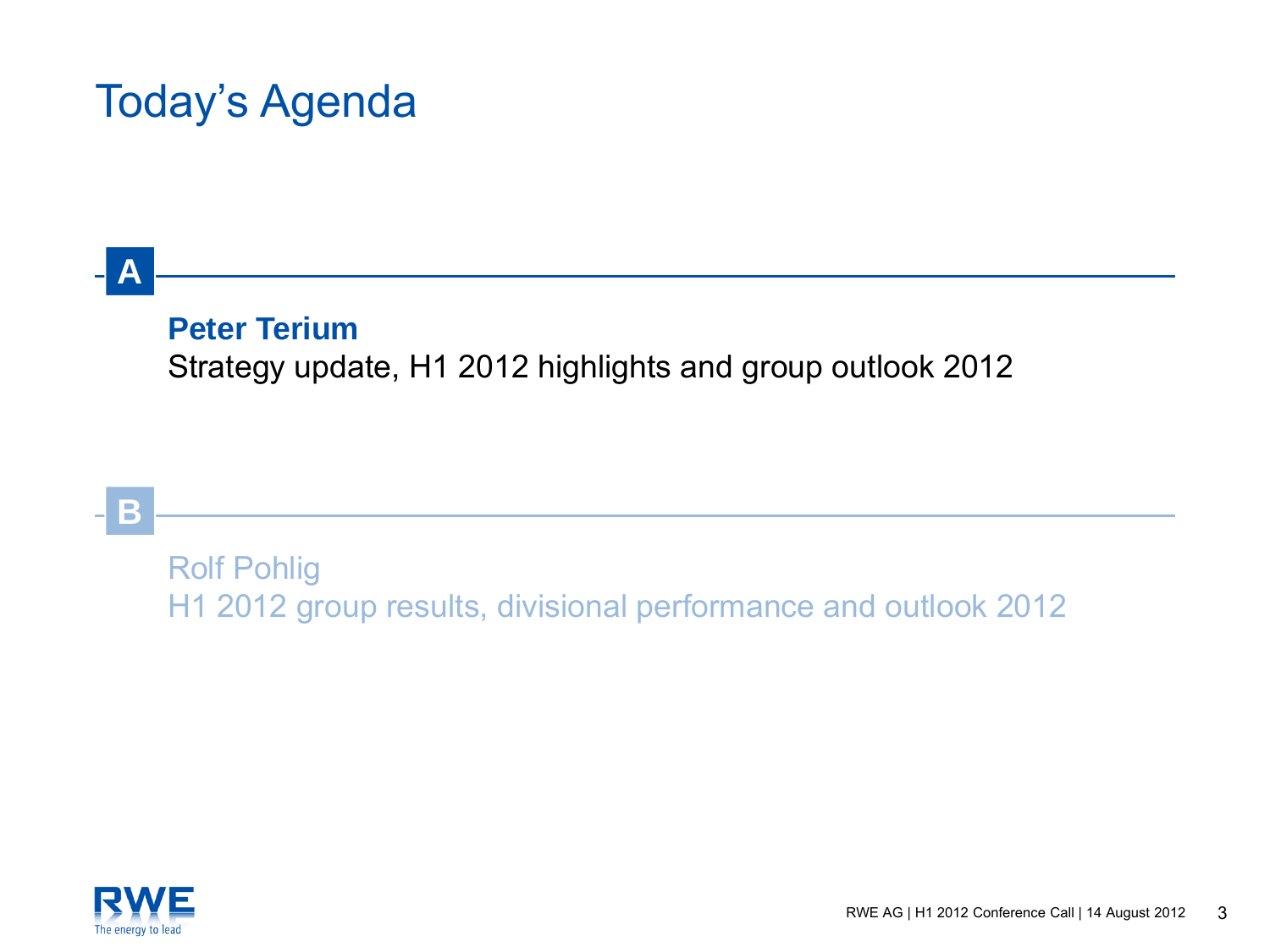### Main messages

- H1 2012 operating performance: EBITDA +9%, operating result +9%,  $\bullet$ recurrent net income on last year's level
	- Completion of hybrid bond programme  $-\epsilon$  2 billion in total volume (in several  $\boldsymbol{\Omega}$ currencies) achieved
		- Confirmation of A3 (negative outlook) by Moody's; downgrade to BBB+ (stable outlook) by Standard & Poor's
- $\blacktriangleright$

 $\bullet$ 

Successful settlement of gas price review with Statoil



Sale of 24.95% stake in Berliner Wasserbetriebe for € 618 million



Confirmation of guidance for FY 2012

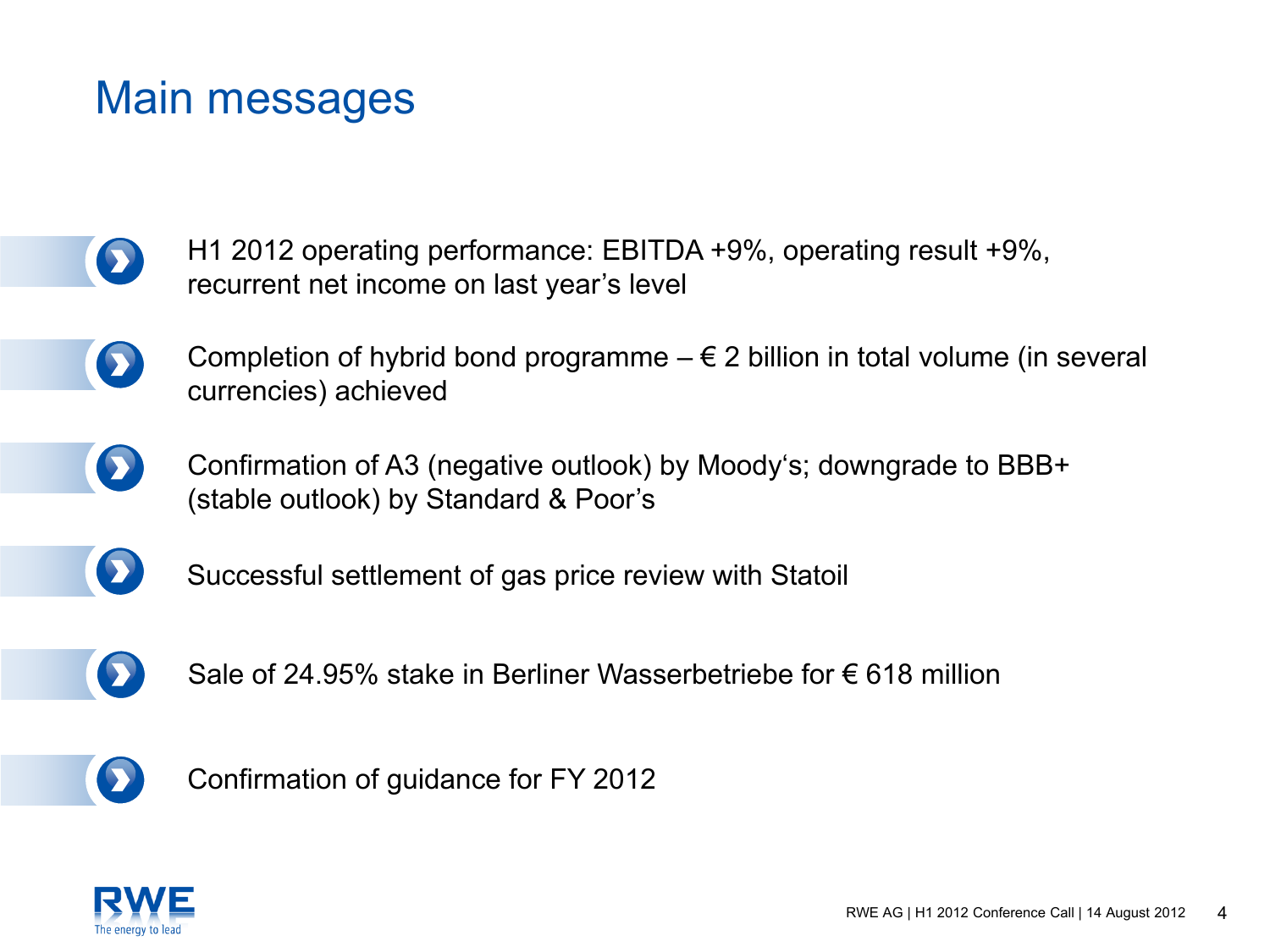## Key priorities for next 12 – 24 months

| <b>Disposal</b>                                                                                                                                                                                                              | <b>Gas supply</b>                                                                                                                                                                                                                          | <b>Efficiency</b>                                                                                                                                                                         |
|------------------------------------------------------------------------------------------------------------------------------------------------------------------------------------------------------------------------------|--------------------------------------------------------------------------------------------------------------------------------------------------------------------------------------------------------------------------------------------|-------------------------------------------------------------------------------------------------------------------------------------------------------------------------------------------|
| programme                                                                                                                                                                                                                    | contracts                                                                                                                                                                                                                                  | enhancement                                                                                                                                                                               |
| > Divestments of up to<br>€7 billion by the end<br>of 2013<br>> Majority of sales<br>processes underway<br>> Disposal of 19% in<br>VSE (GER) closed<br>> Agreement for sale of<br><b>Berliner Wasserbe-</b><br>triebe signed | > Completion of<br>gas price reviews<br>envisaged for 2013<br>at the latest<br>> Structural solutions<br>to eliminate gas-to-oil<br>spread<br>> Renegotiations<br>continue for remaining<br>contracts with<br>combined volume<br>of 11 bcm | > 2012 programme on<br>track to be completed<br>> Measures of new<br>programme fully<br>identified<br>$>$ "RWE 2015" is laying<br>the foundation for<br>further efficiencies<br>post 2014 |

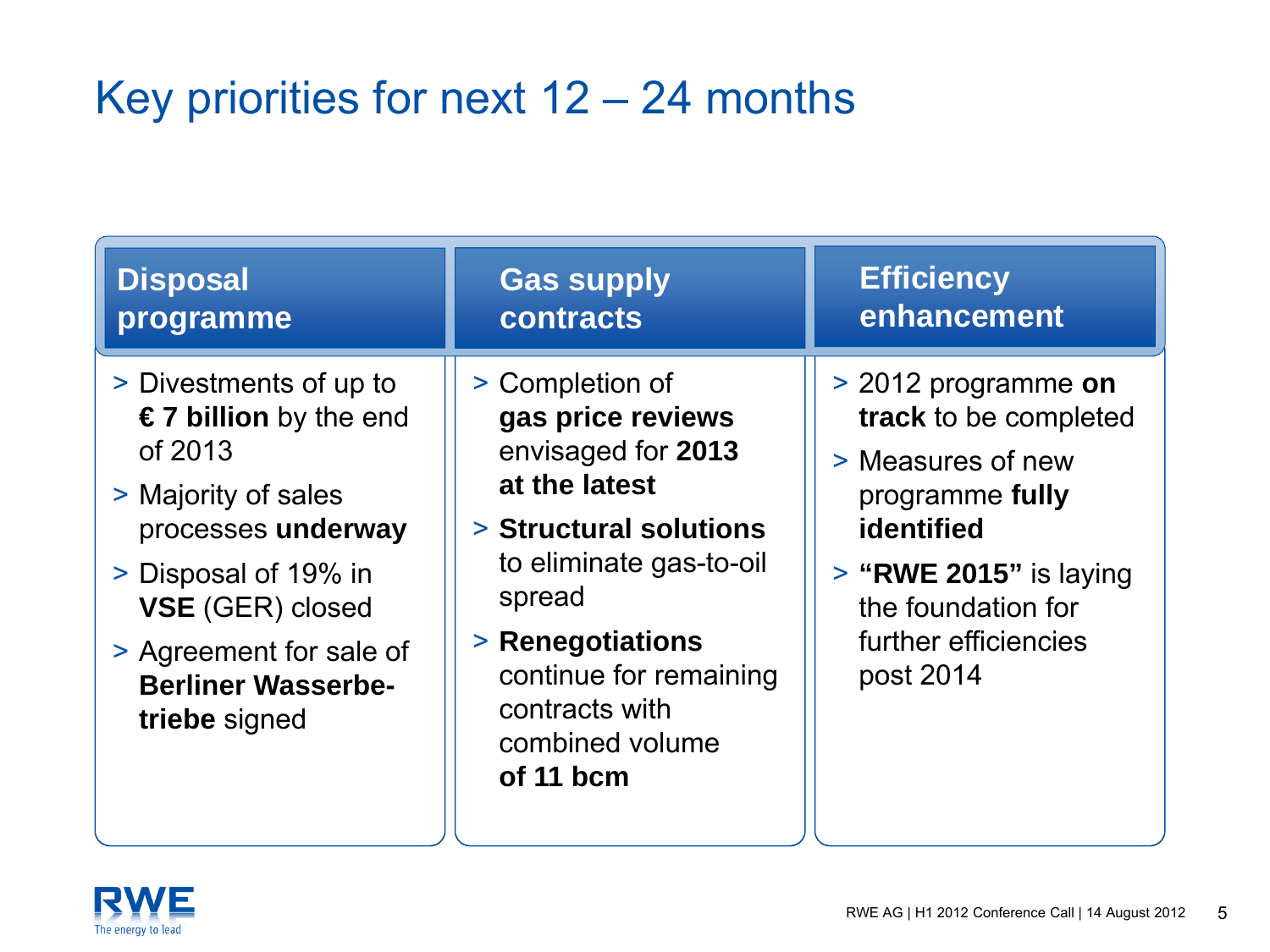### RWE's journey over the next 5 years



- > Cornerstones of **strategy remain**
- > **Adjust execution** of strategy to changing framework conditions
	- No further **nuclear** ambitions withexisting operations phasing out
	- Continued expansion of **renewables** including position in **photovoltaic**
- > **Increasing partnerships** to reduce risks and leverage capital base
- > Disciplined **investment approach**: operating cash flow to cover dividends and capex by 2014/15 at the latest

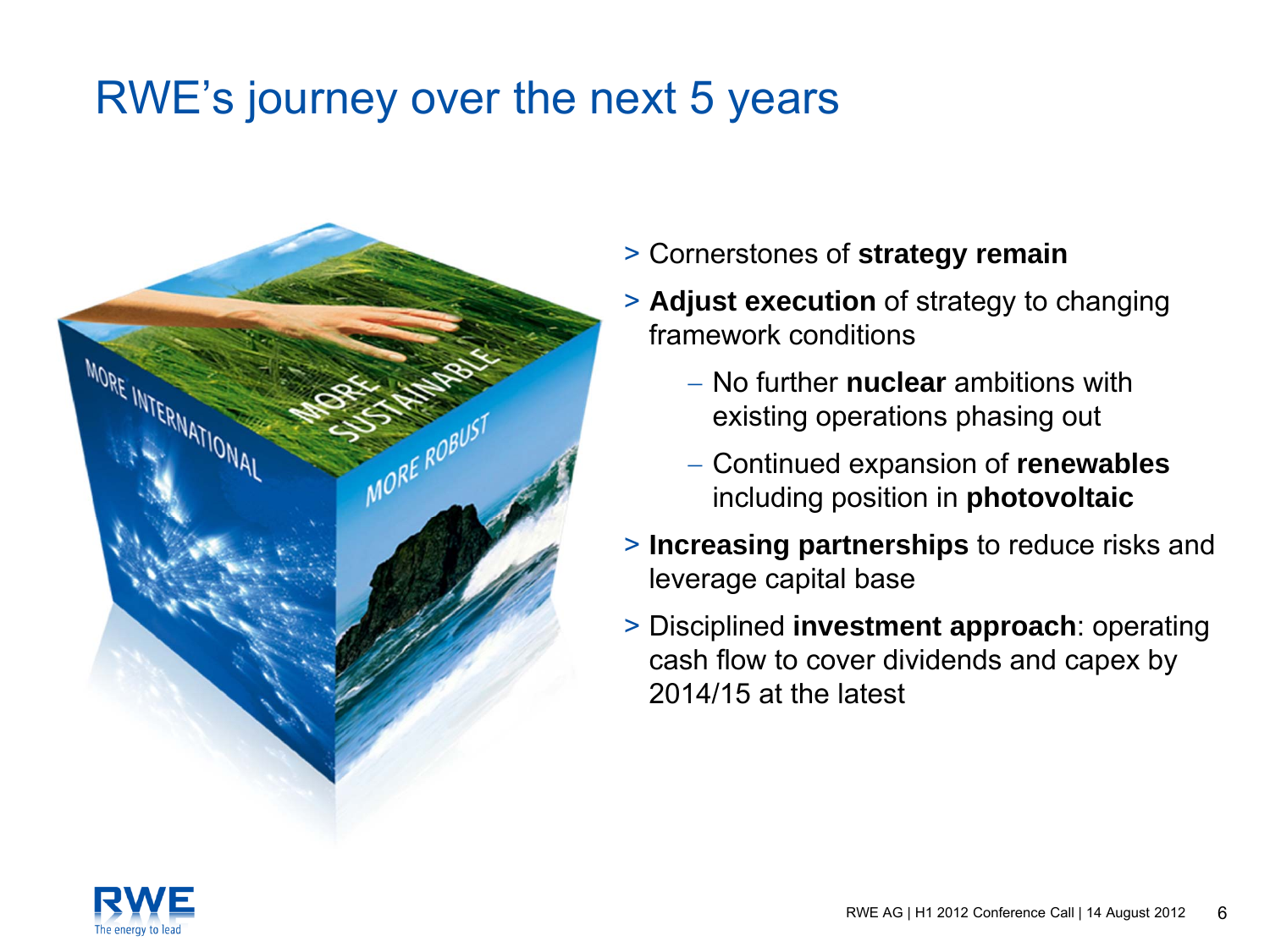### RWE 2015 – four action fields to align RWE with changing market environment

| <b>Strategy</b>                    | > Identify opportunities of energy market transformation<br>> Align execution of strategy to changing market<br>environment |
|------------------------------------|-----------------------------------------------------------------------------------------------------------------------------|
| <b>Structures/</b><br><b>Roles</b> | > Eliminate structural and operational duplications and clarify<br>interfaces<br>> Establish European generation company    |
| <b>Functional</b>                  | > Drive efficiency enhancements and operational excellence                                                                  |
| <b>Excellence</b>                  | > Realise efficiencies of € 1 bn by 2014 compared to 2012                                                                   |
| <b>Cultural</b>                    | > Align management and employees across all parts of RWE                                                                    |
| <b>Change</b>                      | > Foster high performance culture                                                                                           |

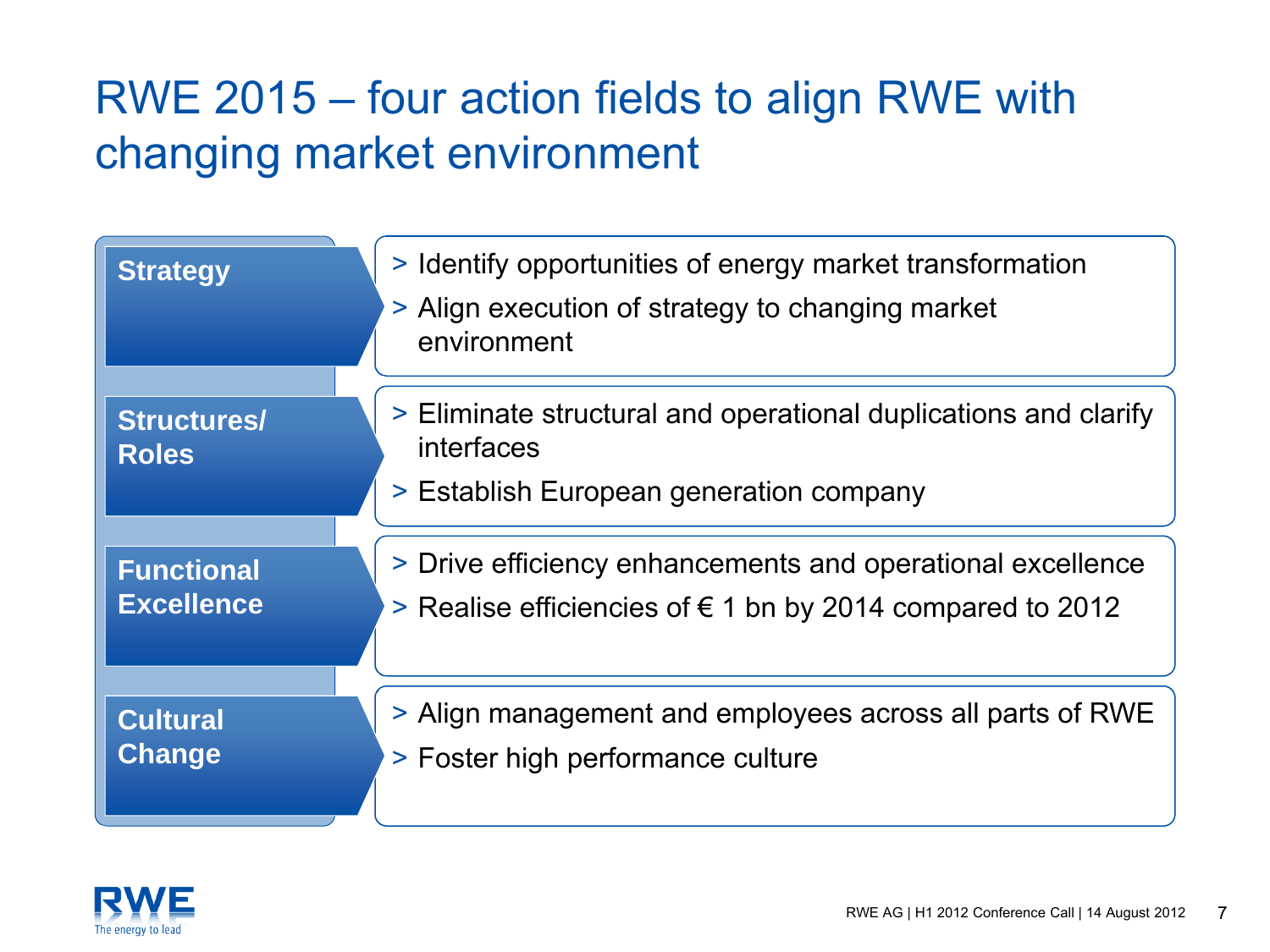## Efficiency programme well on track and stepped up



- > Efficiency programme of € 1.2 billion 2006 to 2012 stepped up by € 200 million in February 2011 and another  $\epsilon$  100 million in August 2011 to a total of  $\epsilon$  1.5 billion
- > Additional efficiency measures by optimising cost for services and materials in our overhead functions and project costs. Introduction of new IT systems in UK
- > Fully accretive to operating result (i.e. post cost inflation and one-off cost of programme)

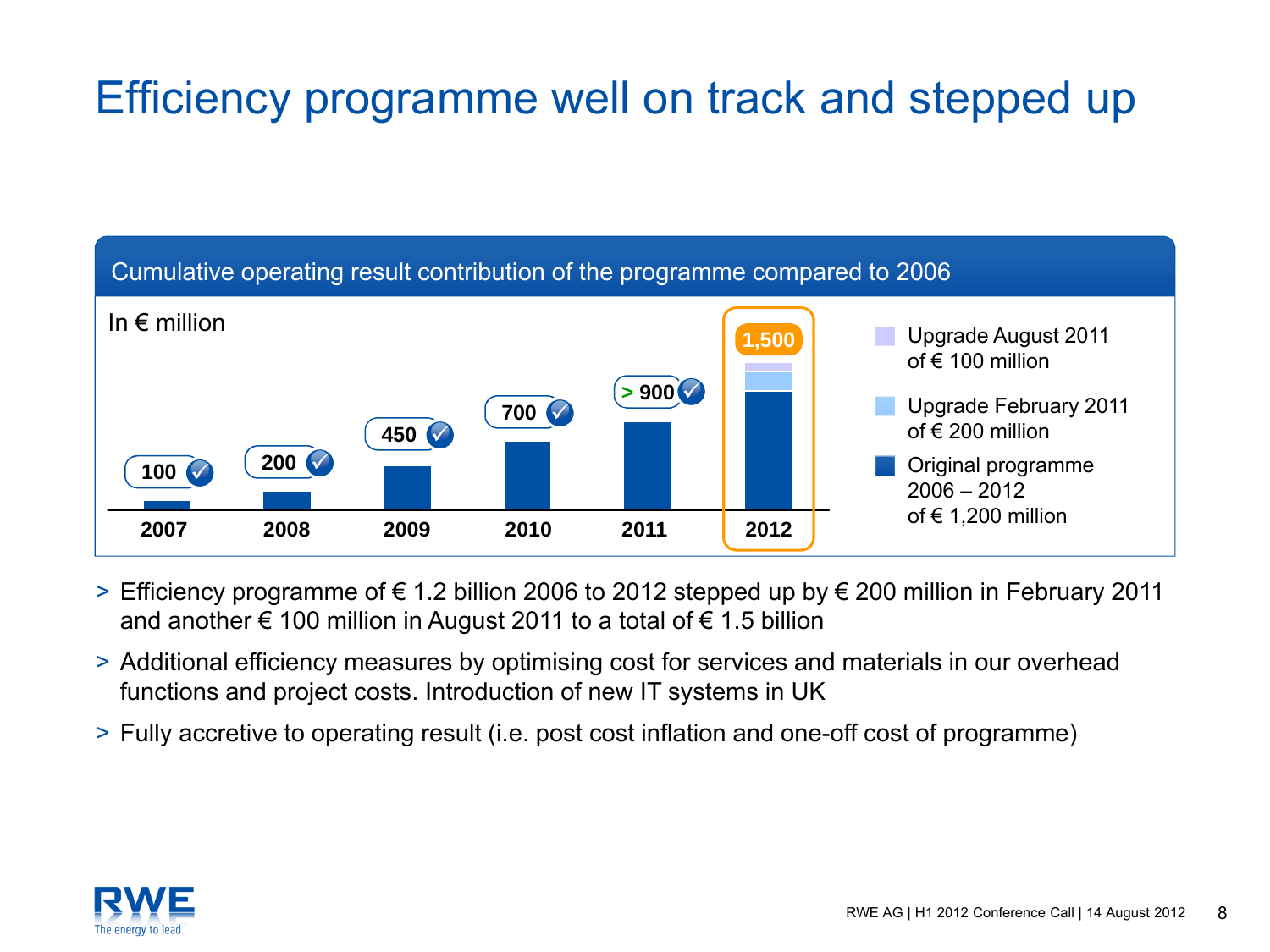### Further efficiency enhancements of  $\epsilon$  1 bn initiated



- $\epsilon$  1 bn programme now backed bottom-up by operational measures
- Several hundred individual measures across the whole RWE group
- Programme includes  $c \notin 300$  m from workforce reduction in 2013/14
- Fully accretive to operating result (i.e. post cost inflation and one-off cost of programme)

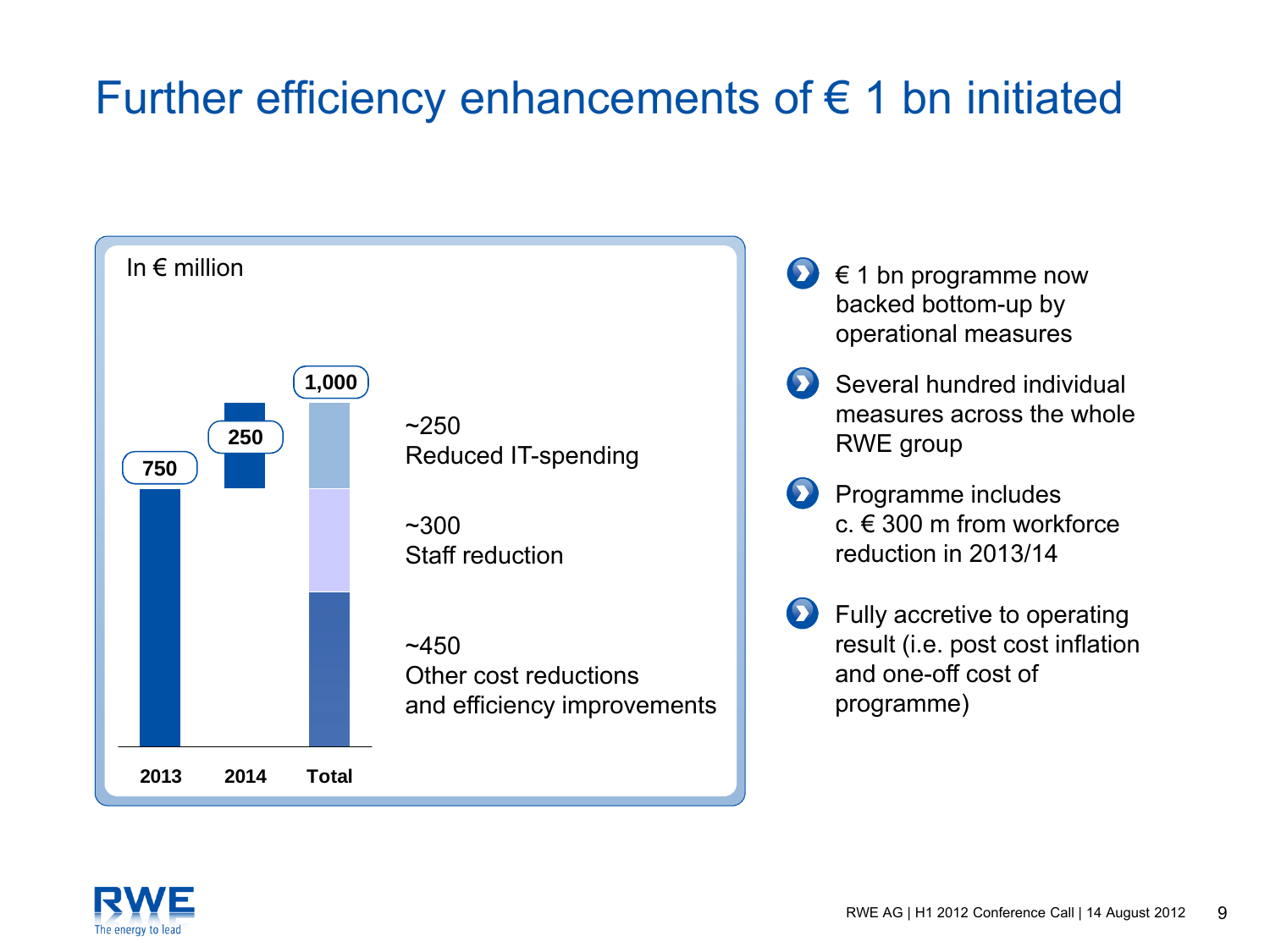### Outlook for 2012 confirmed



<sup>1</sup> No major earnings dilution effect for 2012 expected.

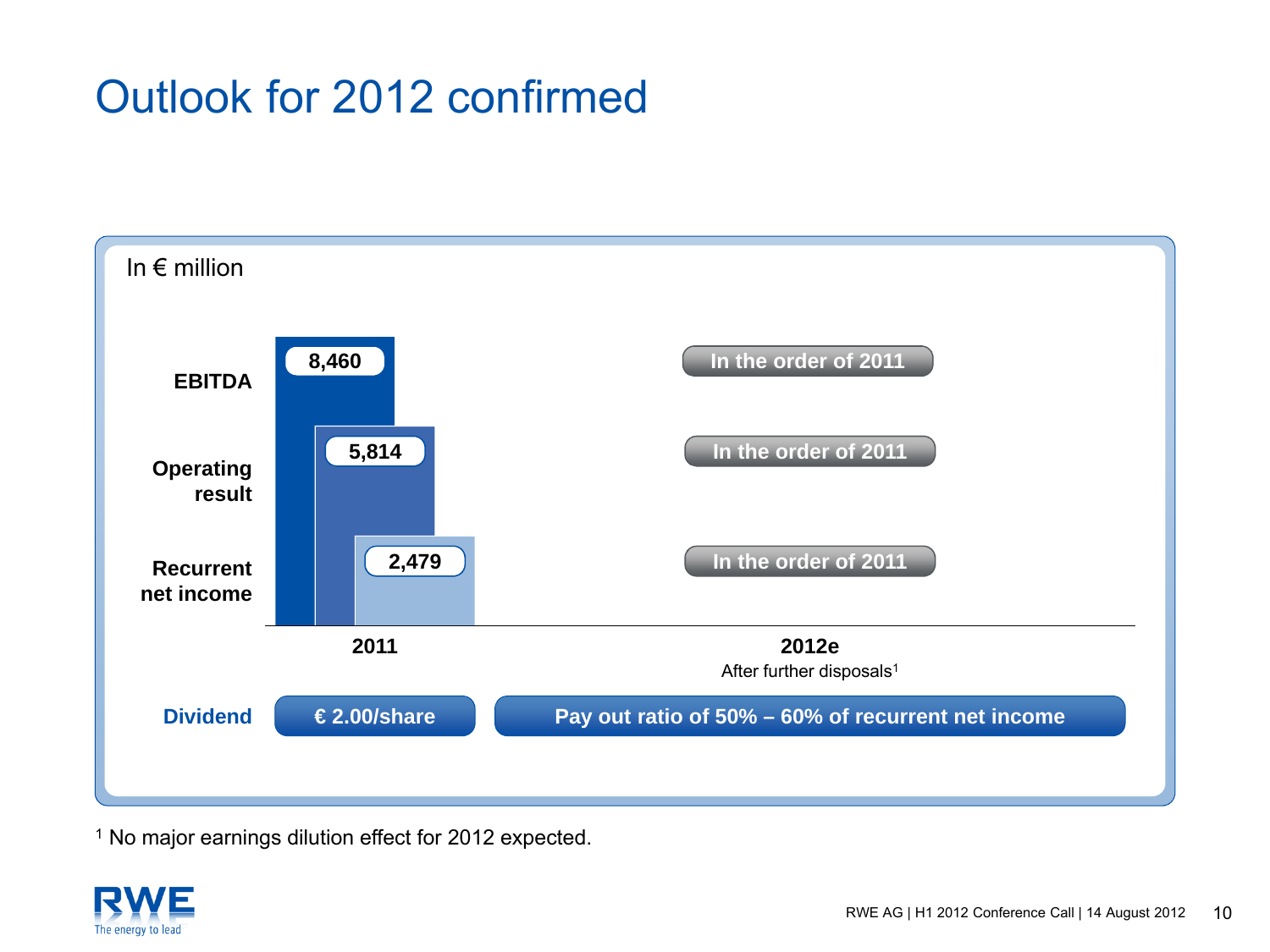### Today's Agenda

### Peter TeriumStrategy update, H1 2012 highlights and group outlook 2012

### **B**

**A**

### **Rolf Pohlig**

H1 2012 group results, divisional performance and outlook 2012

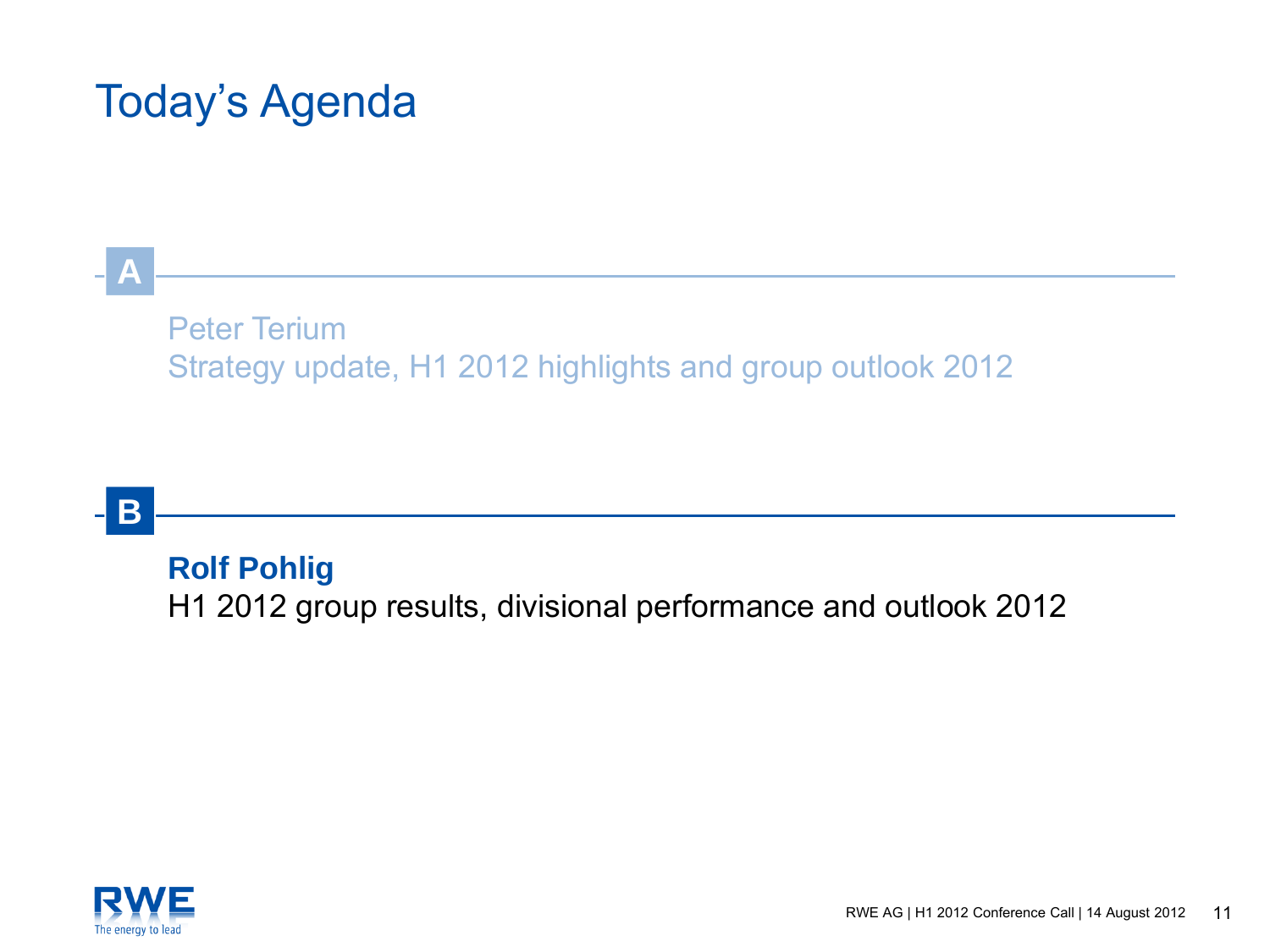### RWE Group key performance indicators

| January - June<br>$\epsilon$ million | 2012   | 2011   | <b>Change</b><br>in % |
|--------------------------------------|--------|--------|-----------------------|
| <b>External revenue</b>              | 27,090 | 27,457 | $-1.3$                |
|                                      |        |        |                       |
| Cash flows from operating activities | 1,371  | 3,139  | $-56.3$               |
| <b>EBITDA</b>                        | 5,040  | 4,622  | 9.0                   |
| <b>Operating result</b>              | 3,642  | 3,341  | 9.0                   |
| Non-operating result                 | $-142$ | $-210$ | 32.4                  |
| <b>Financial result</b>              | $-857$ | $-706$ | $-21.4$               |
| Taxes on income                      | $-879$ | $-643$ | $-36.7$               |
| <b>Minorities</b>                    | 137    | 162    | $-15.4$               |
| Hybrid investors' interest           | 43     | 30     | 43.3                  |
| Net income                           | 1,584  | 1,590  | $-0.4$                |
| Recurrent net income                 | 1,665  | 1,667  | $-0.1$                |

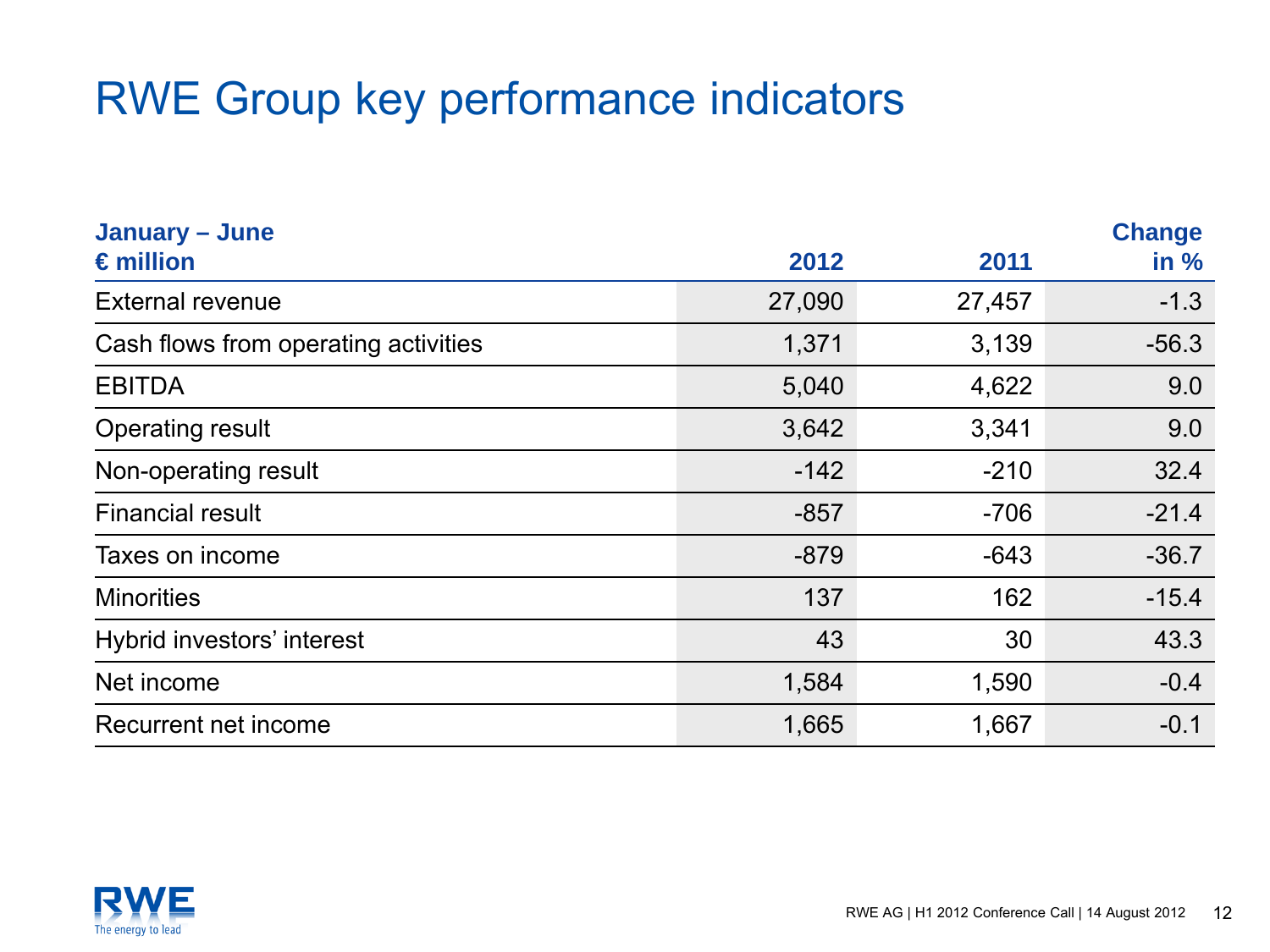### Operating Result by Division (in € million)



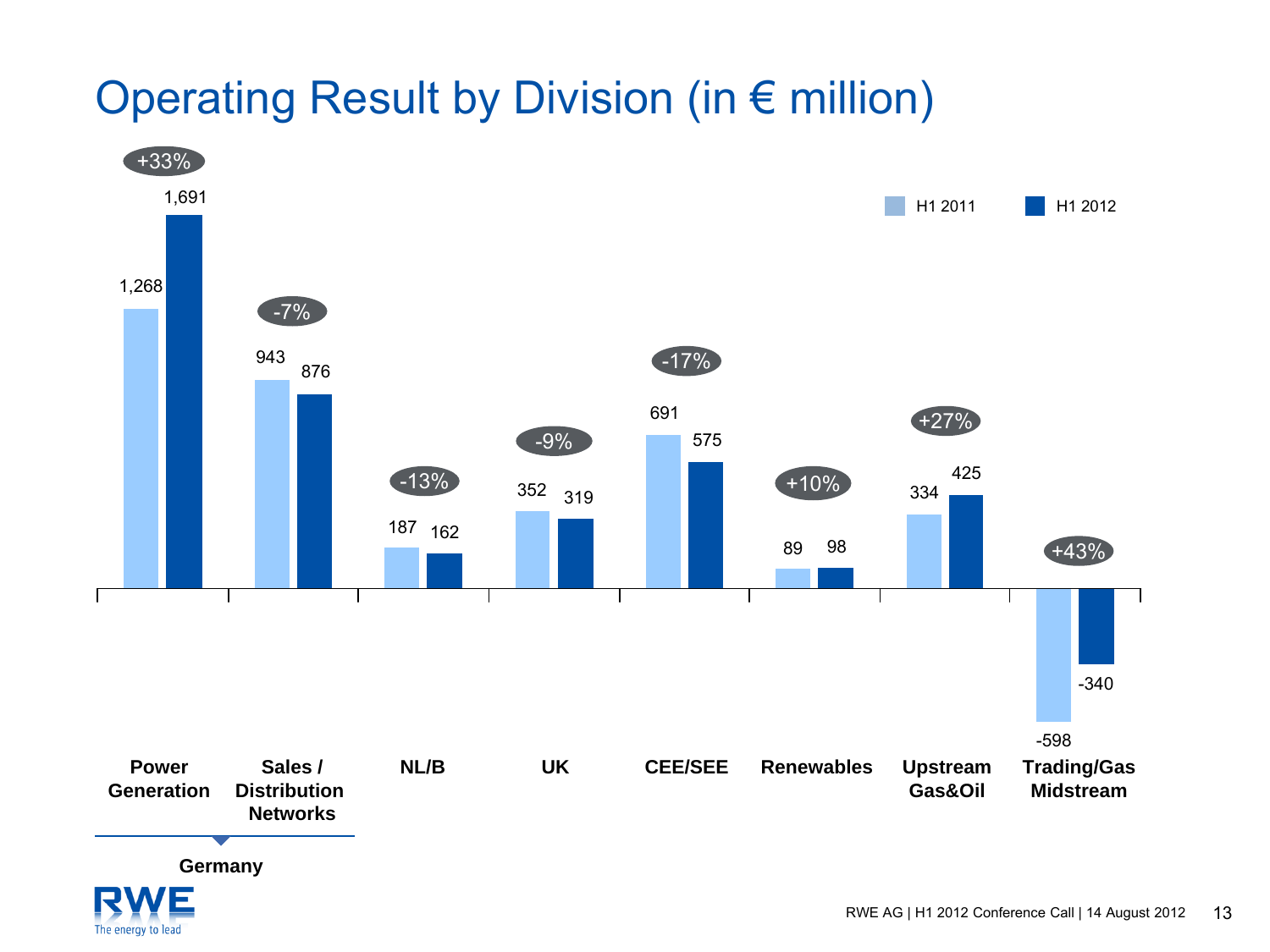### Further reduction of the gas-to-oil-spread exposure



- > RWE and Statoil have reached an agreement on the outstanding gas contracts including a gradual adjustment of the contract price towards the prevailing market conditions and compensation for the historic period since the start of the renegotiations
- $\geq$  Including the settlement with Statoil in June 2012 we have renegotiated more than 50% of our oil-indexed contract volumes since 2009. We are still in the price review process with 2 gas suppliers with a total volume of approx. 11 bcm p.a.

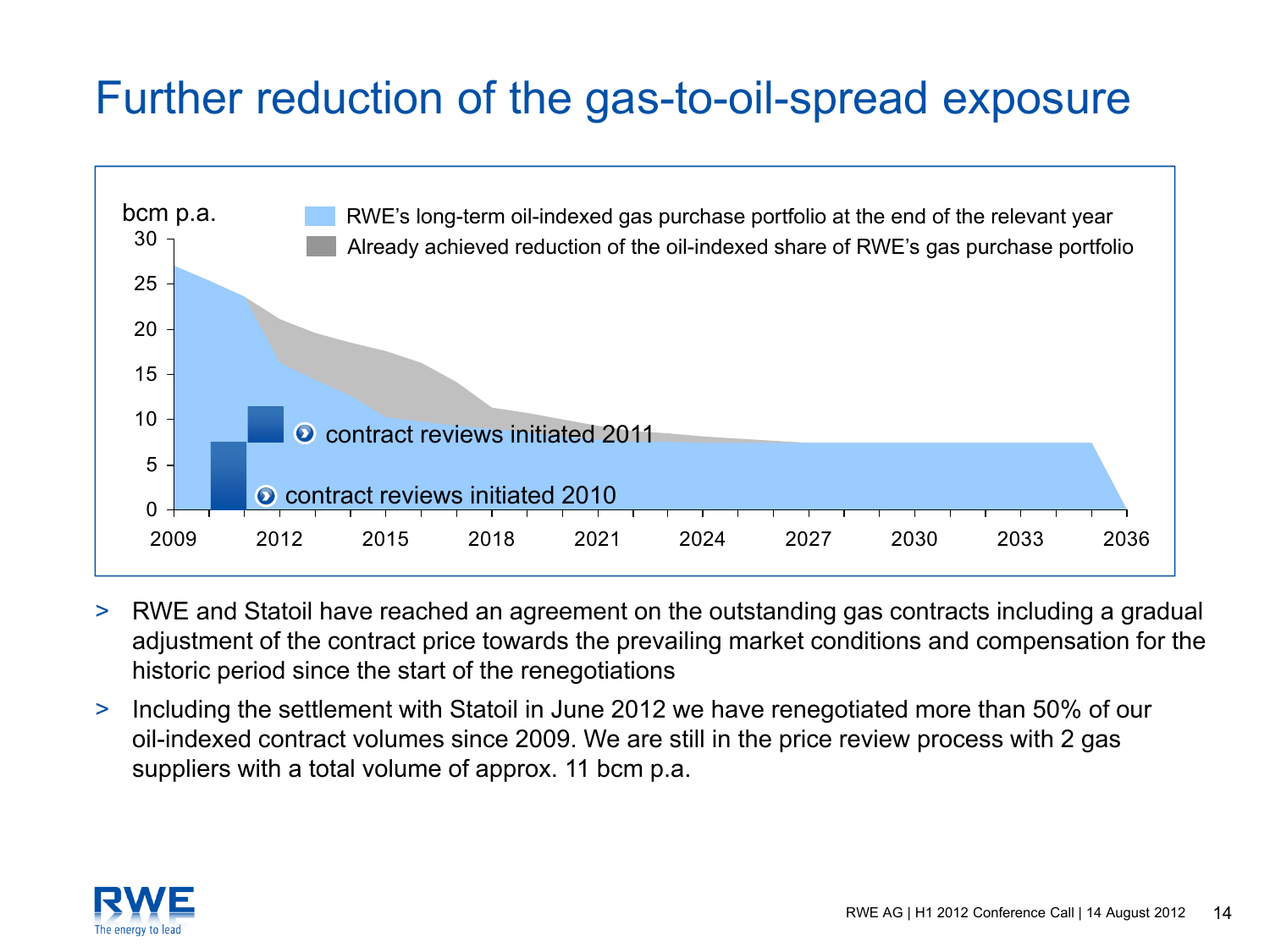## Continued execution of measures to support financial strength





1 Net debt = net financial debt + pension, mining and nuclear provisions + 50% of hybrid capital; (at year end).

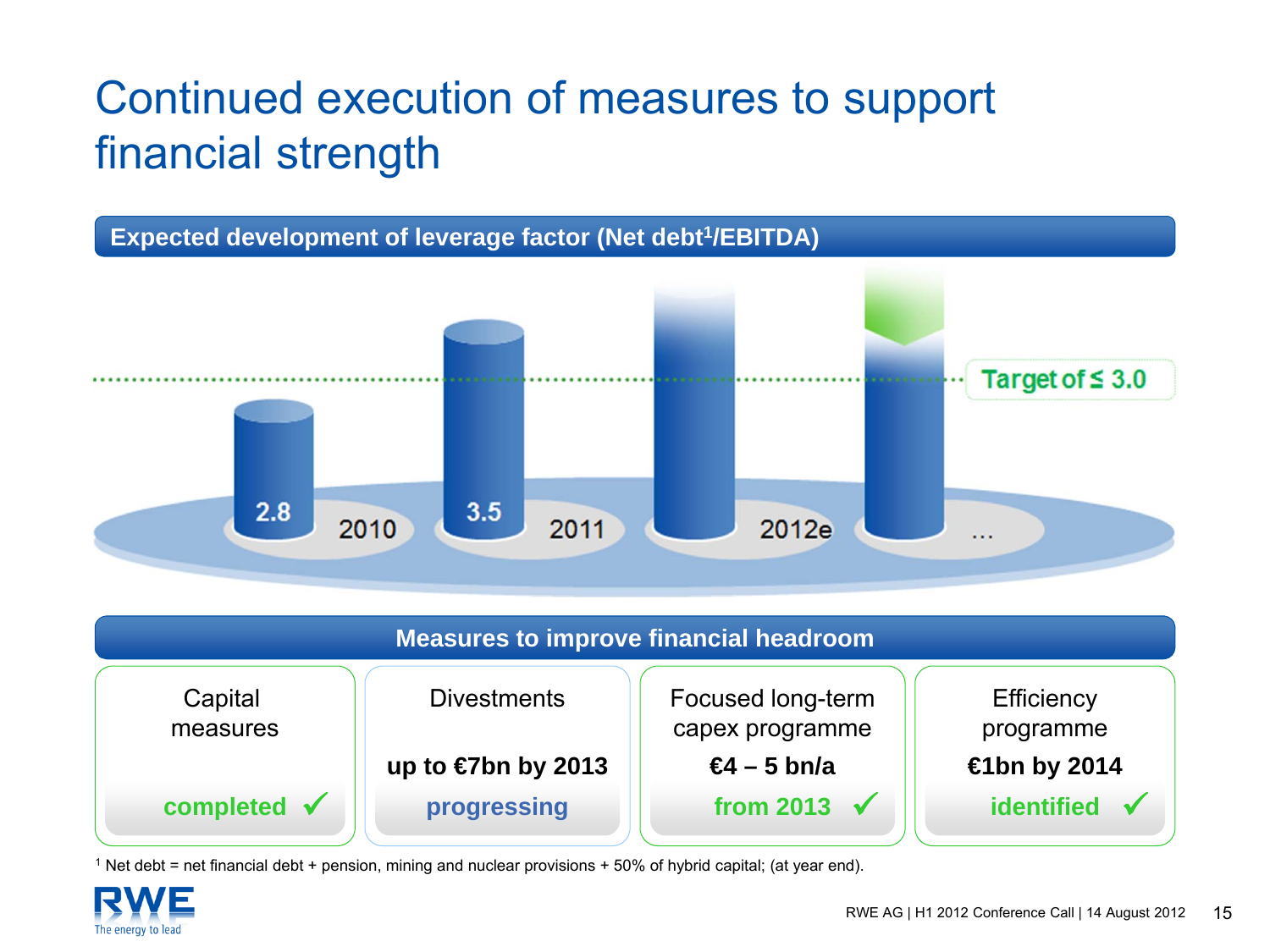### Development of net debt influenced by increase in provisions due to low interest environment



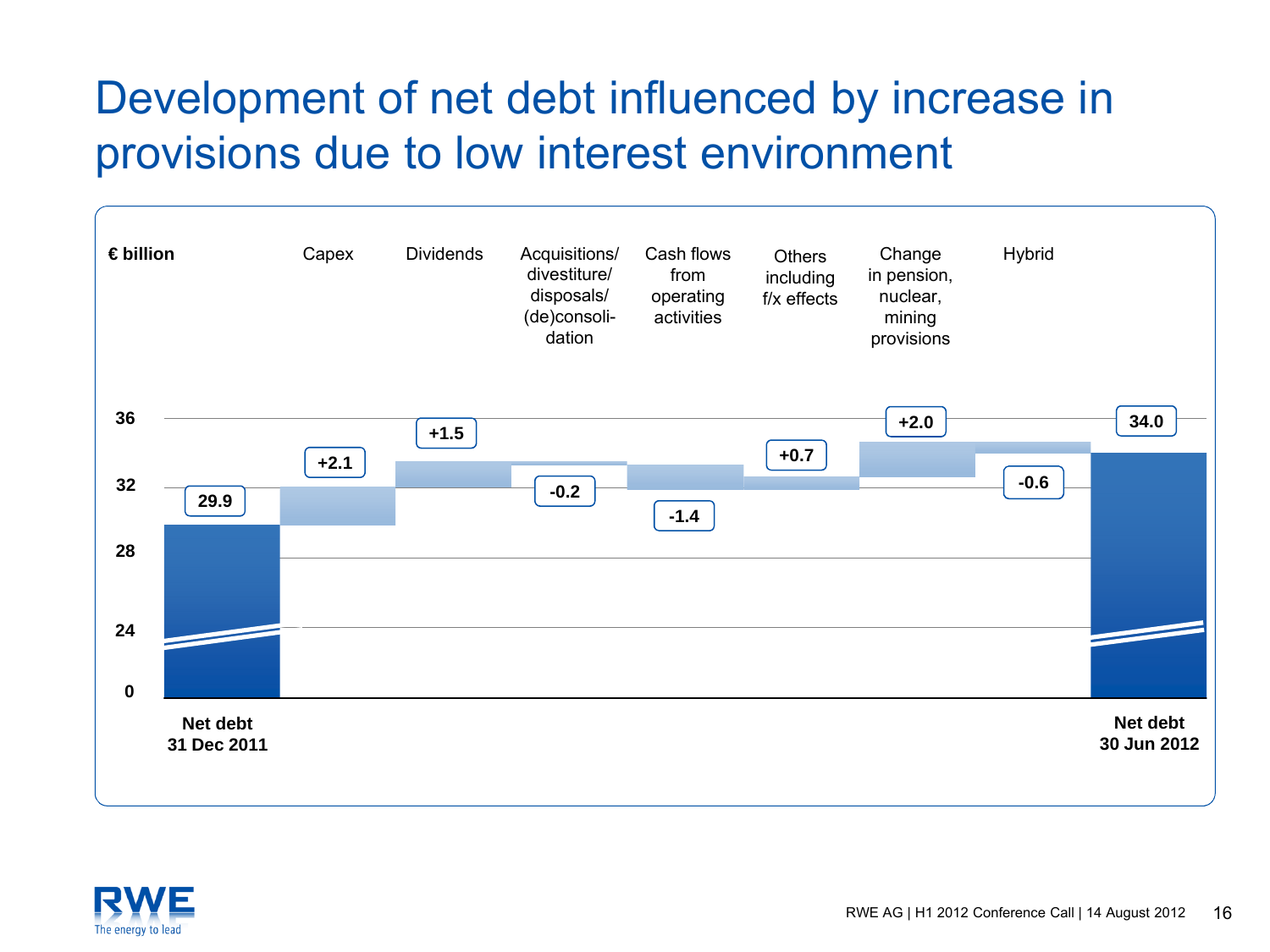### Divisional outlook for the operating result

| $\epsilon$ million                              | 2011 actual | 2012 forecast versus 2011             |
|-------------------------------------------------|-------------|---------------------------------------|
| Germany                                         | 4,205       | Above last year's level               |
| <b>Power Generation</b>                         | 2,700       | Above last year's level               |
| <b>Sales/Distribution networks</b>              | 1,505       | In the order of last year's level     |
| Netherlands/Belgium                             | 245         | Below last year's level               |
| <b>United Kingdom</b>                           | 357         | Above last year's level               |
| <b>Central Eastern and South Eastern Europe</b> | 1,109       | Below last year's level               |
| Renewables                                      | 181         | Above last year's level               |
| <b>Upstream Gas &amp; Oil</b>                   | 558         | Significantly above last year's level |
| <b>Trading/Gas Midstream</b>                    | $-800$      | In the order of last year's level     |

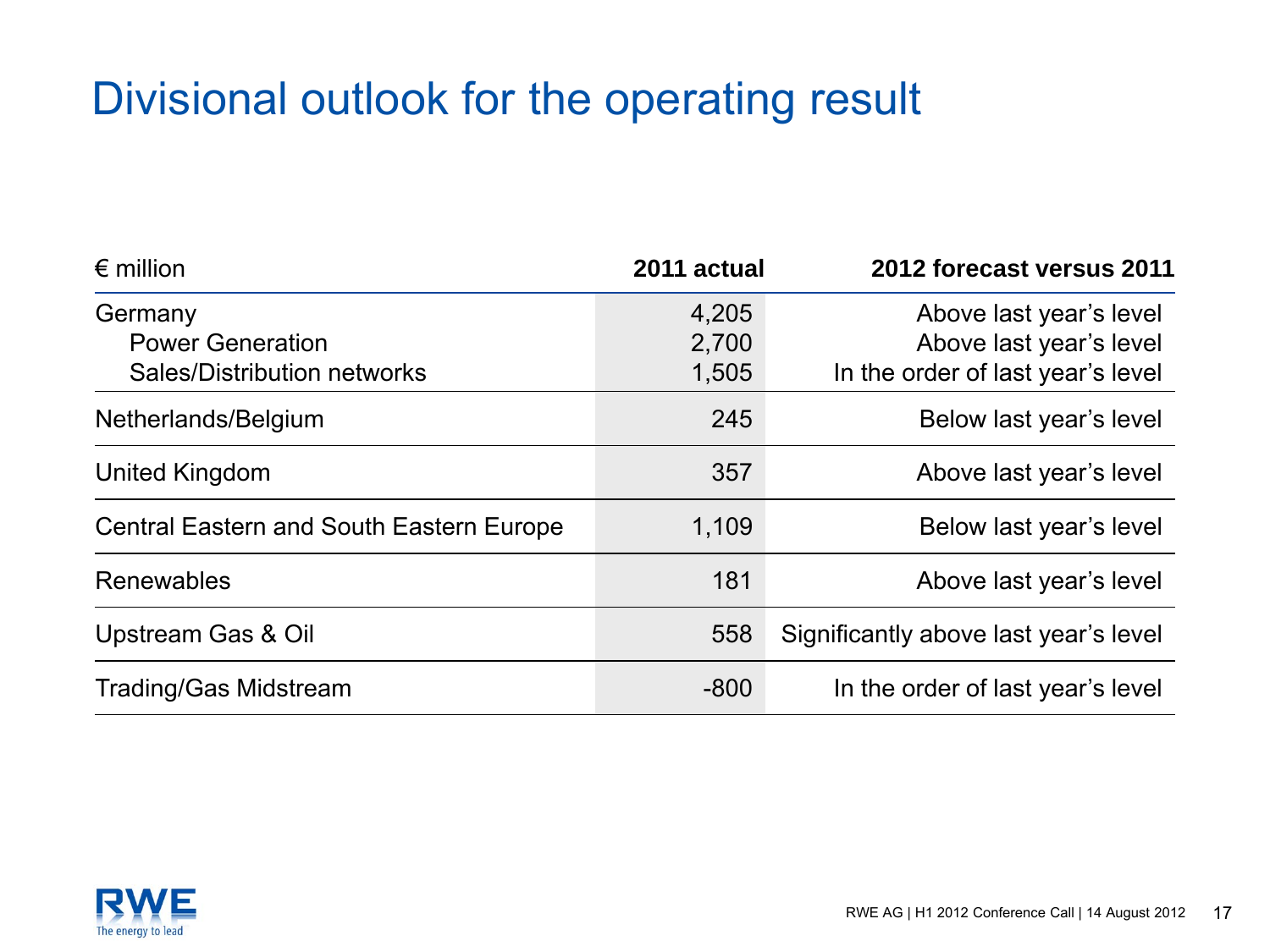# Back-up Charts

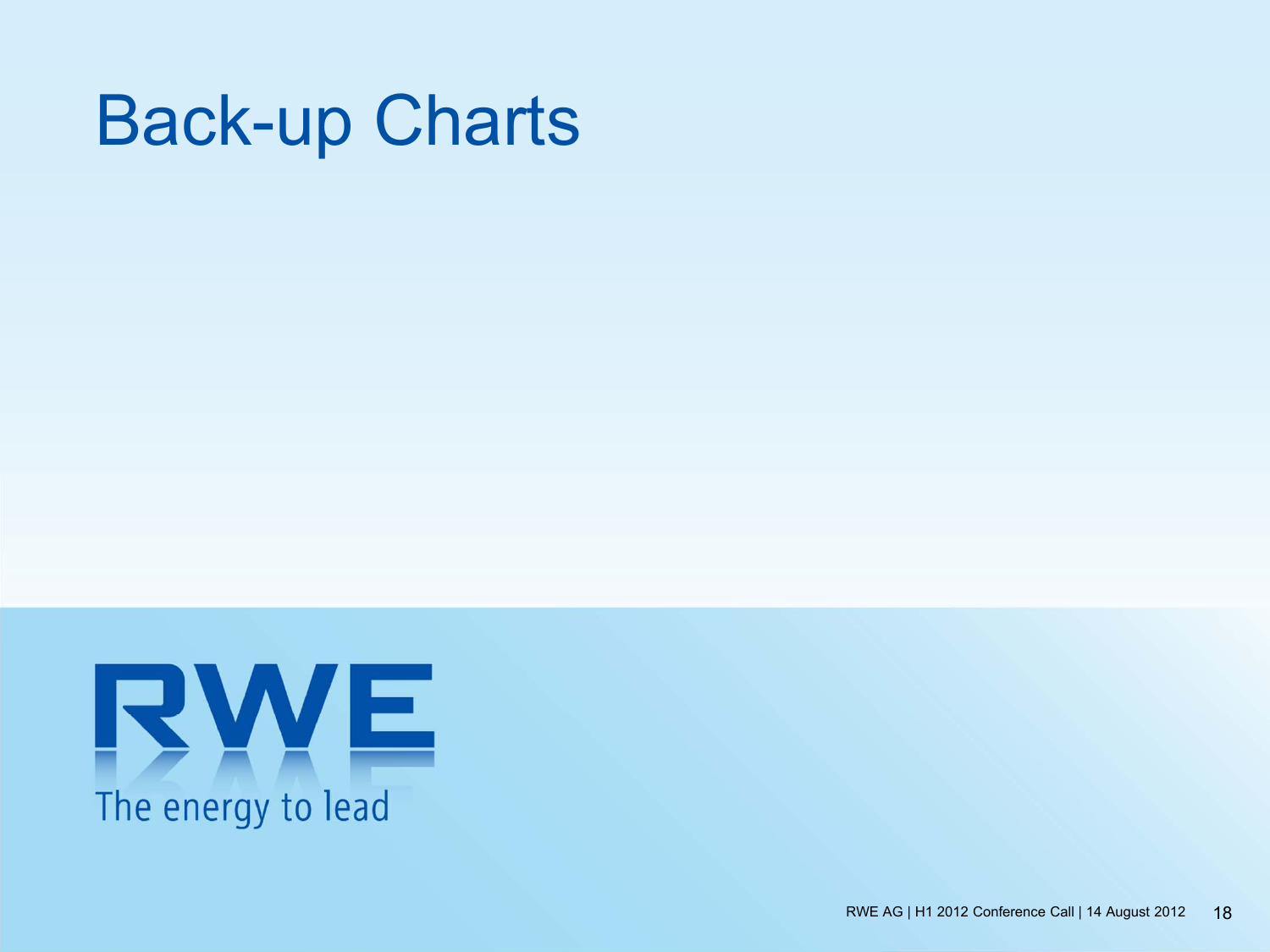### Performance of the Germany Division (I) Power Generation Business Area (RWE Power)

#### January – June: operating result: +33.4%



- Absence of one-off burdens from new German energy policy in 2011
- Lower realised electricity prices offset by higher volumes (c.  $+ \epsilon$ 30m), (including positive effects from the trial run of the new lignite-fired power plant BoA 2&3)
- Higher fuel costs (c.  $-£160m$ ) including nuclear fuel tax partly offset by lower costs associated with CO $_2$  certificates (c. +€70m)
- Lower fixed operating and maintenance costs (c. +€230m)
- Impact from change in nuclear and mining provisions (c. +€100m)

#### Guidance for fiscal year 2012: above last year



- Absence of one-off burdens from new German energy policy in 2011 +
- Start of commercial operation of new lignite-fired power plant BoA 2&3 +
- Lower fixed operating and maintenance costs
- Impact from change in nuclear and mining provisions +
	- Lower CO $_{\rm 2}$  costs

+

Lower realised electricity prices and higher fuel costs (incl. nuclear fuel tax)

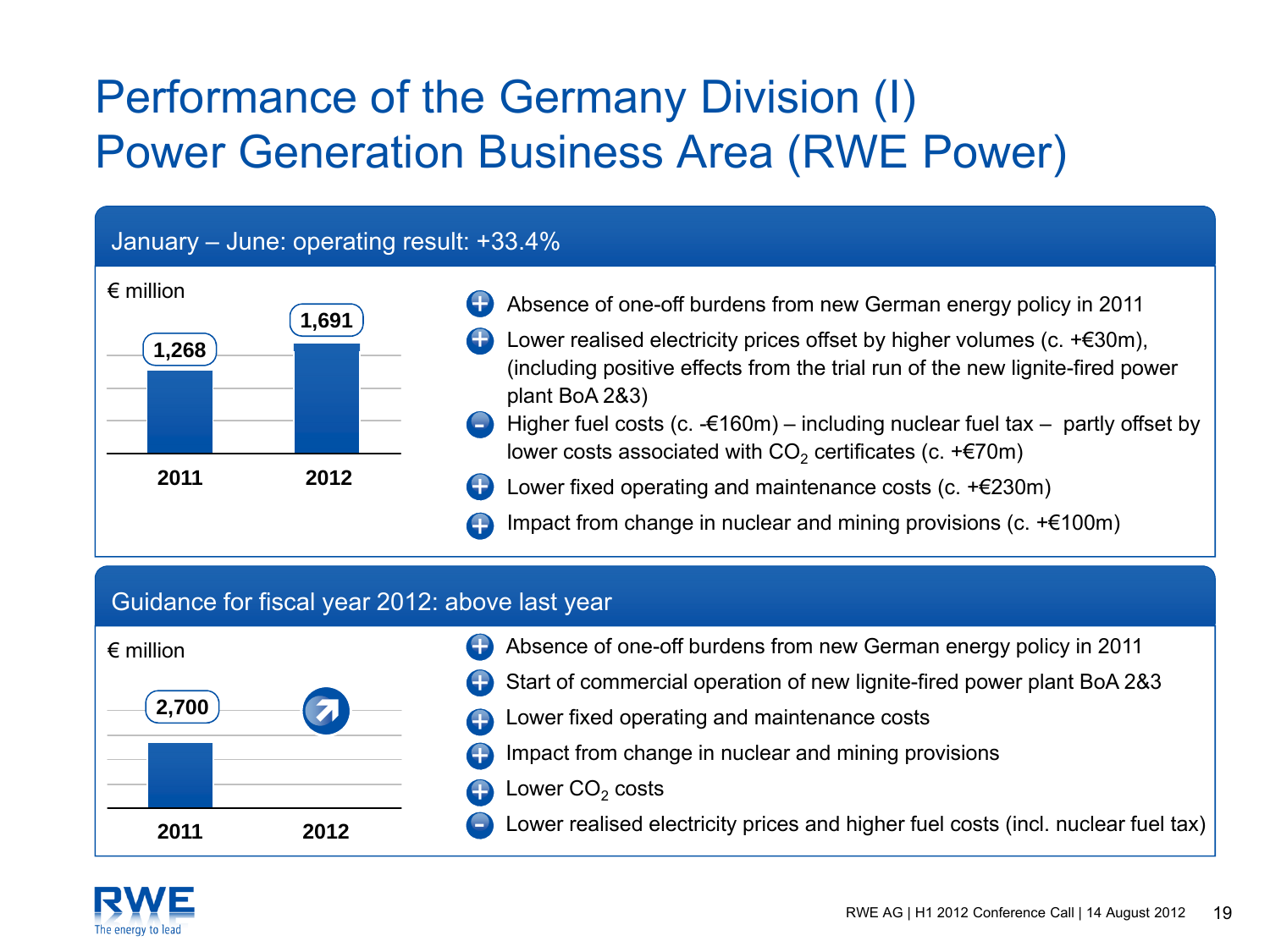## Forward selling<sup>1</sup> by RWE Power in the German market

(Base-load & peak-load forwards in €/MWh)



(Average realised price for 2011: €63/MWh (2010: €67/MWh)).

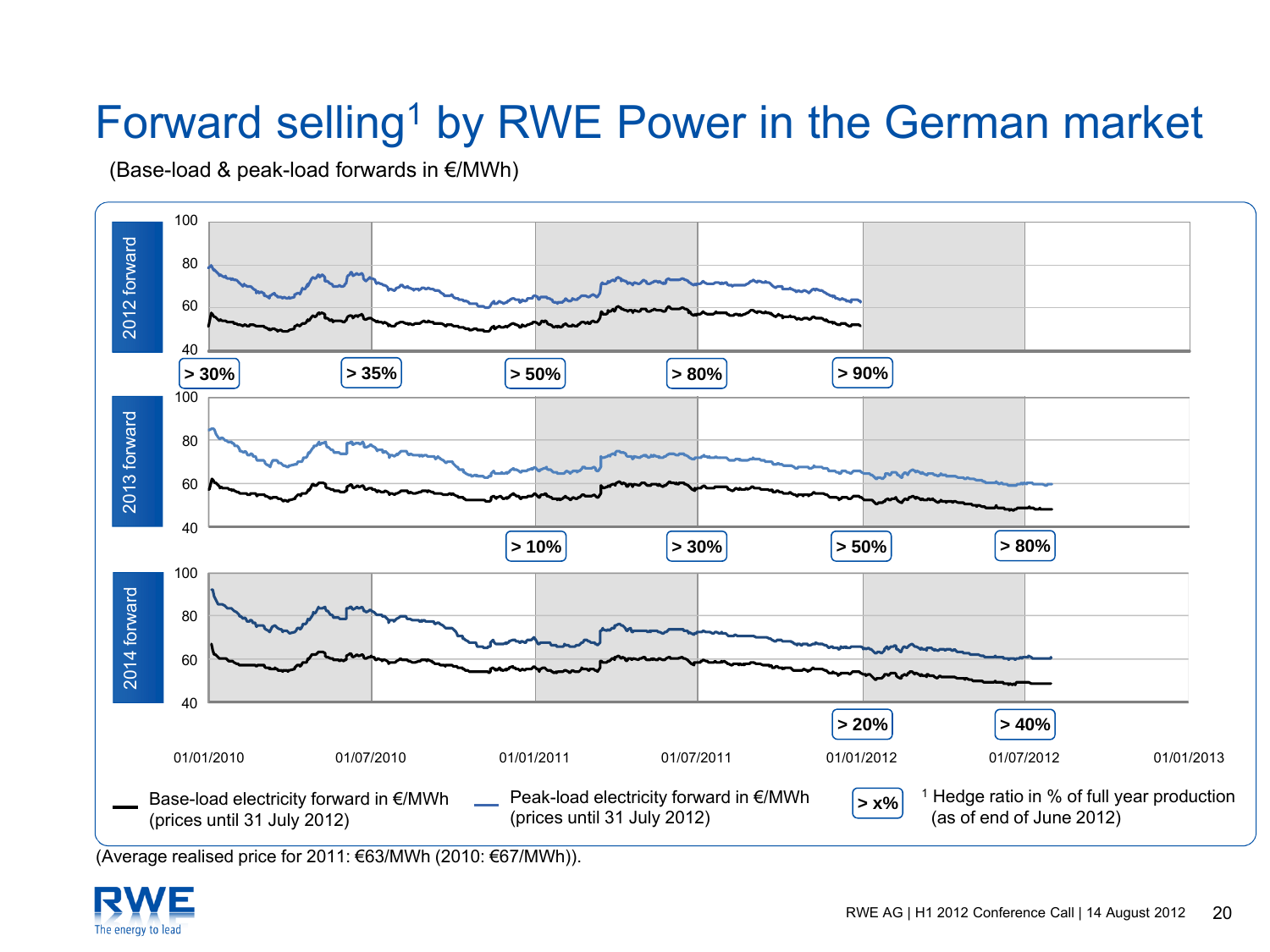### Germany: Clean Dark and Spark Spreads (CDS/CSS)



Source: RWE Supply & Trading, prices until 31 July 2012.

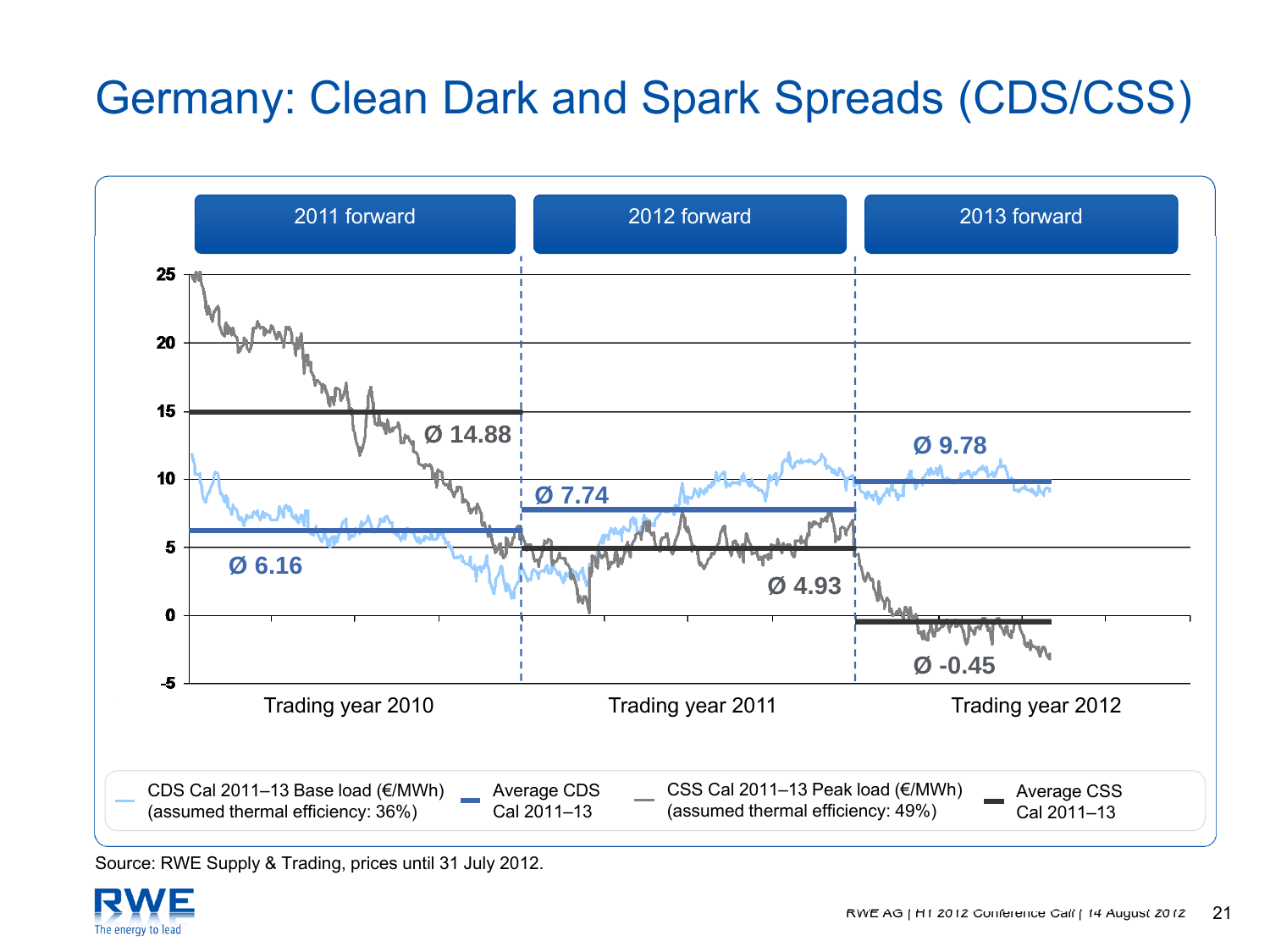### Performance of the Germany Division (II) Sales/Distribution Networks Business Area



#### Guidance for fiscal year 2012: in the order of last year's level



- Absence of positive one-off items compared to 2011 -
- Improved efficiency enhancement +
	- Lower income from investments from participations

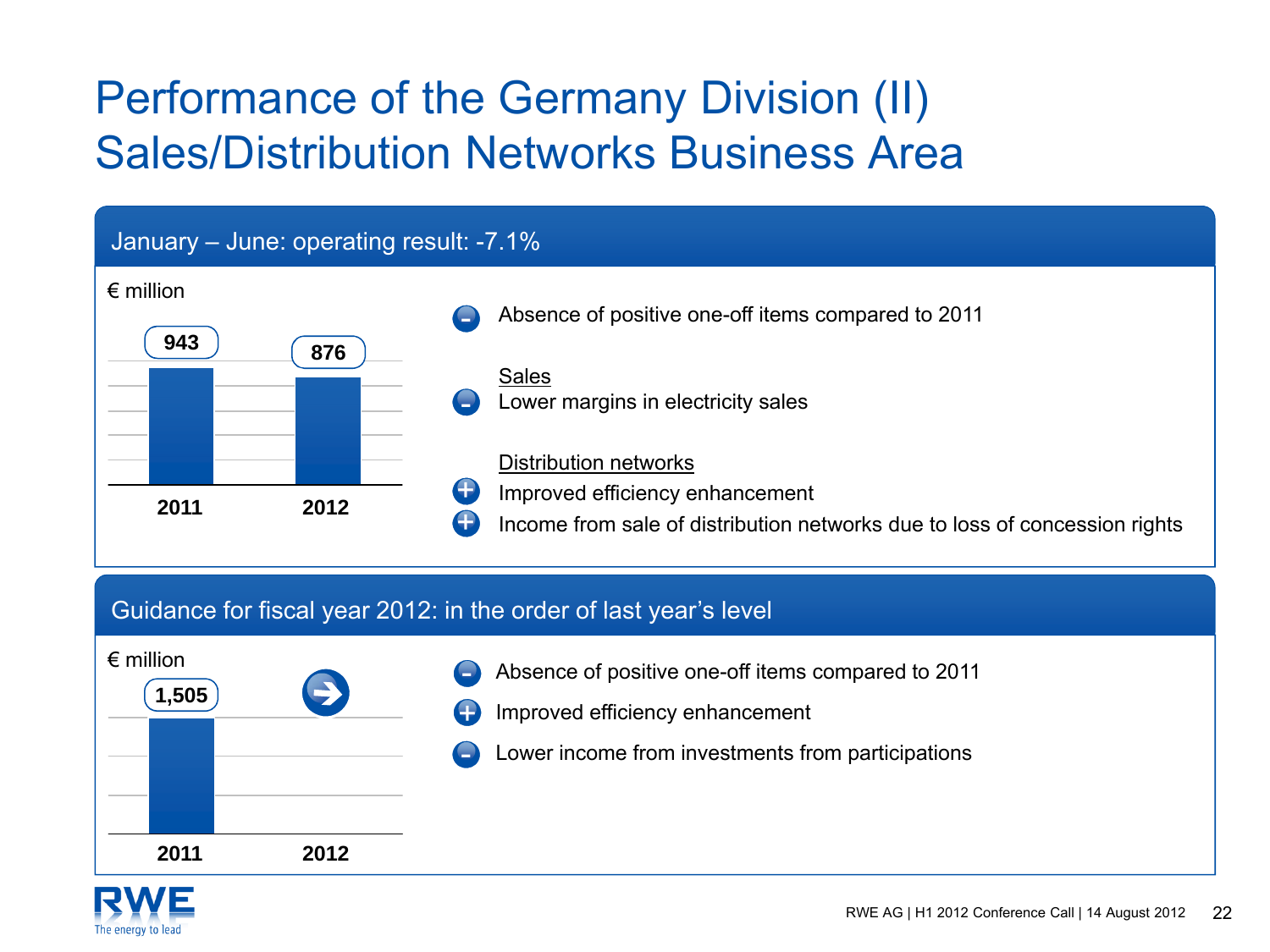## Performance of the Netherlands/Belgium Division (Essent)

#### January – June: operating result: -13.4%

- **187 162**Lower electricity generation spreads Start of commercial operation of new gas-fired power plants Claus C and Moerdijk 2 Higher depreciation  $\left( \begin{matrix} \textbf{1} \end{matrix} \right)$ 
	- Improved margins in the sales business due to cost cutting and gas sourcing optimisation +

#### Guidance for fiscal year 2012: below last year

**2012**





€ million

**2011**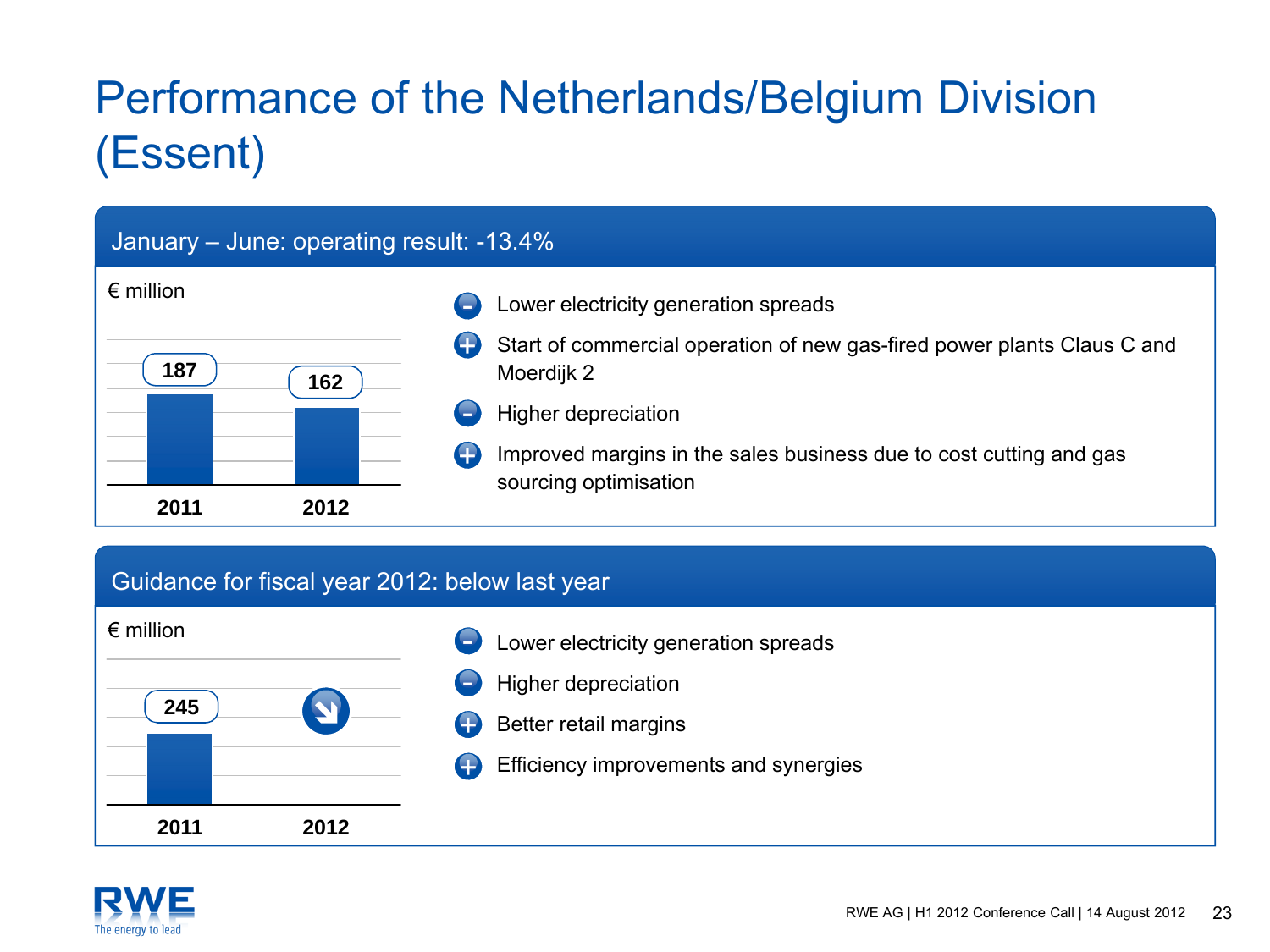## Performance of the United Kingdom Division (RWE npower)

#### January – June: operating result: -9.4 %



#### Guidance for fiscal year 2012: above last year

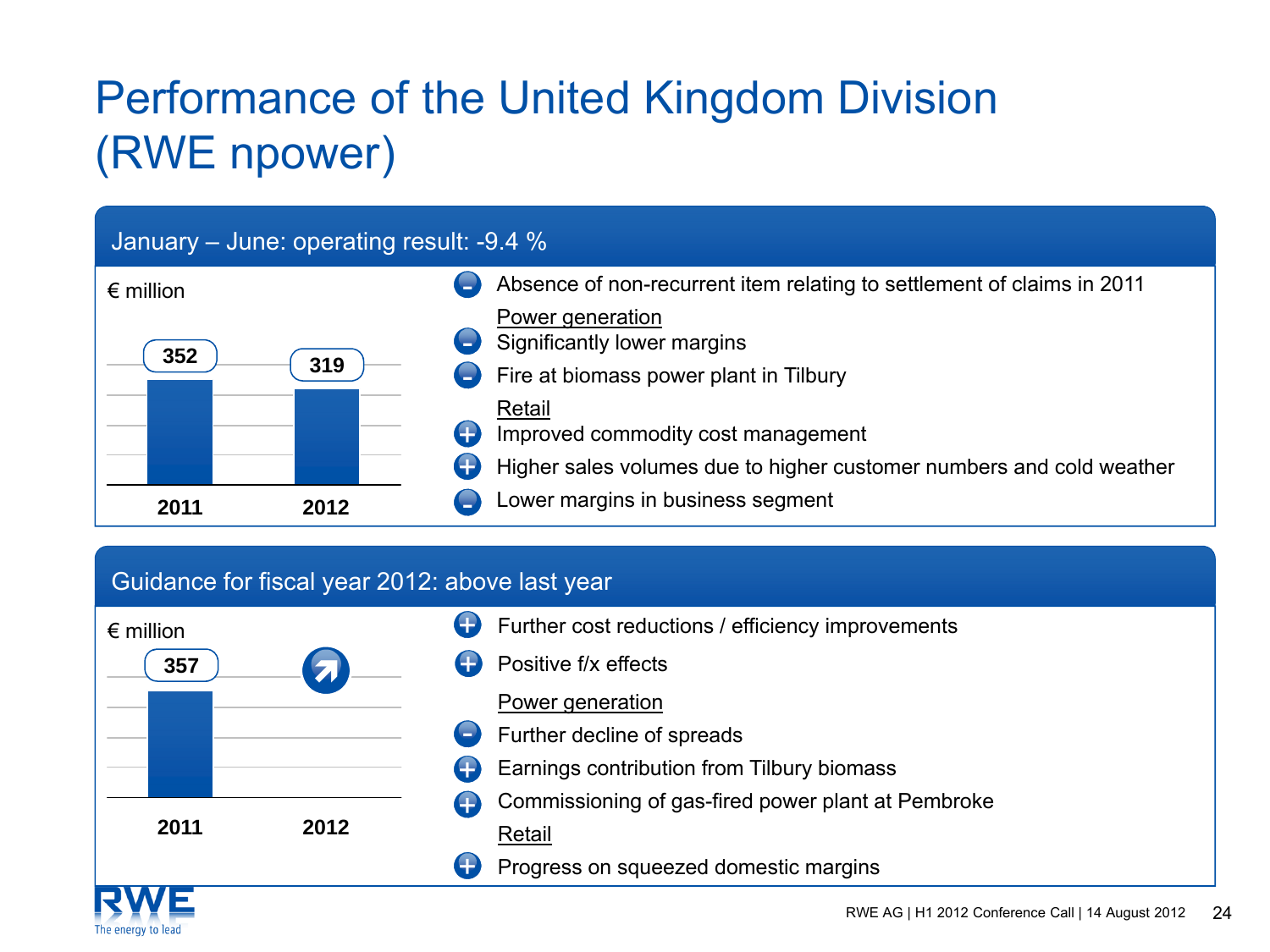## UK: Clean Dark and Spark Spreads (CDS/CSS)



Source: RWE Supply & Trading, prices until 31 July 2012.

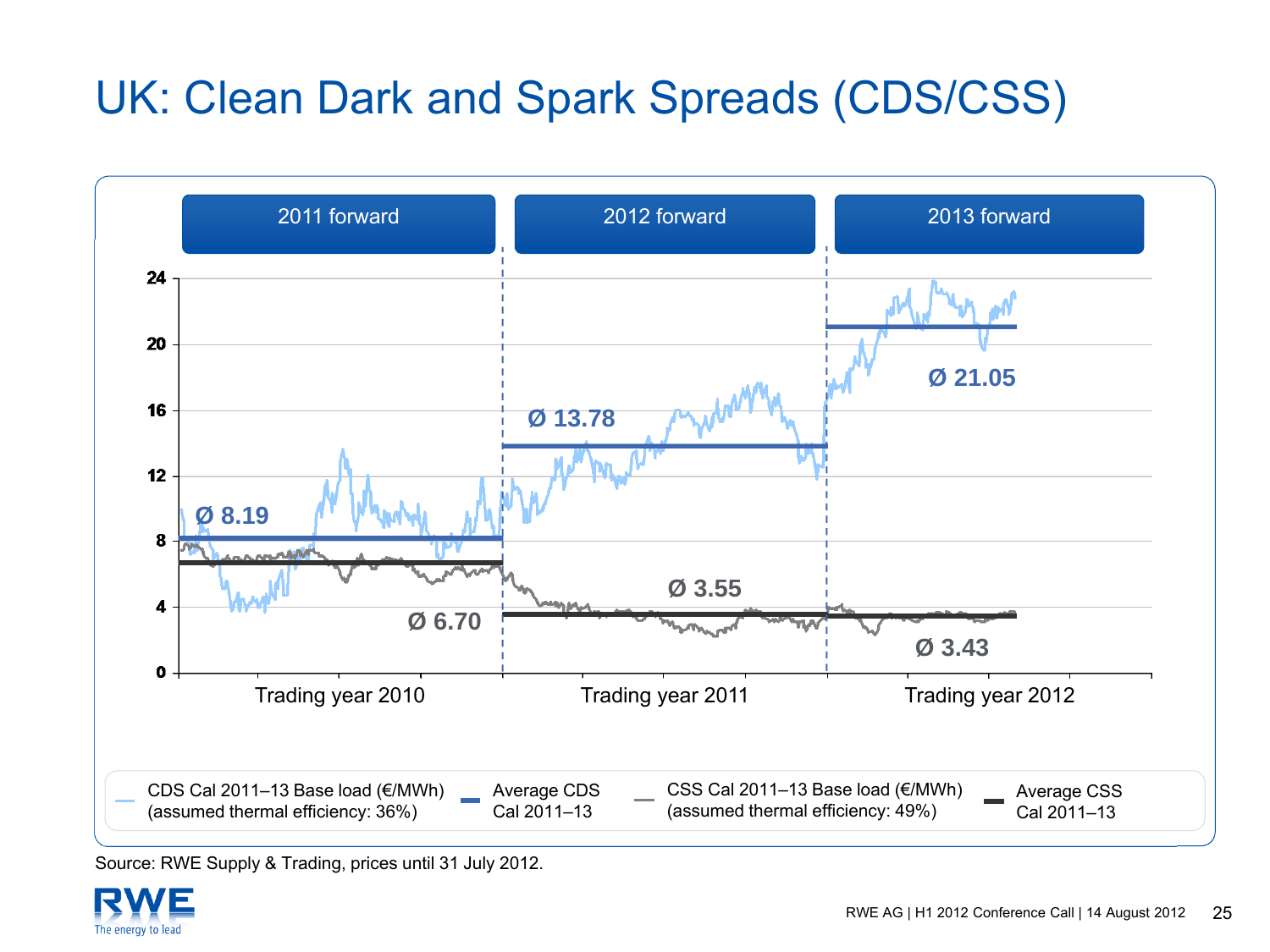## Performance of the Central Eastern and South Eastern Europe Division

#### January – June: operating result: -16.8%



#### Guidance for fiscal year 2012: below last year



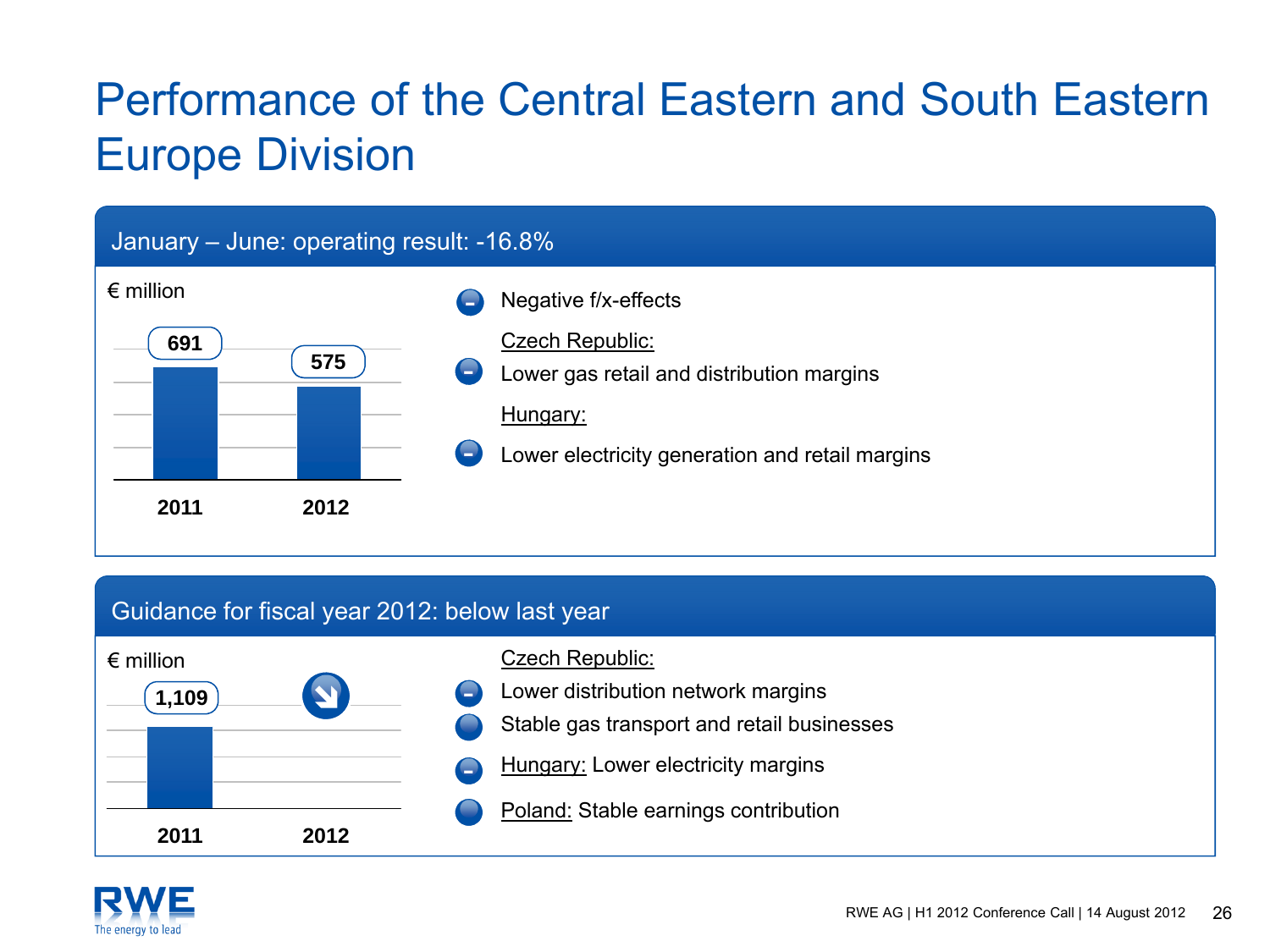## Performance of the Renewables Division (RWE Innogy)

#### January – June: operating result: +10.1%



#### Guidance for fiscal year 2012: above last year

| $\epsilon$ million |                         |
|--------------------|-------------------------|
| 181                | $\overline{\mathbf{z}}$ |
|                    |                         |
|                    |                         |
| 2011               | 2012                    |

- Commissioning of new projects +
- Normalised weather conditions assumed+
- Absence of positive one-off in 2011 relating to liquidated damages
- Upfront costs of large investment programme including higher staff costs

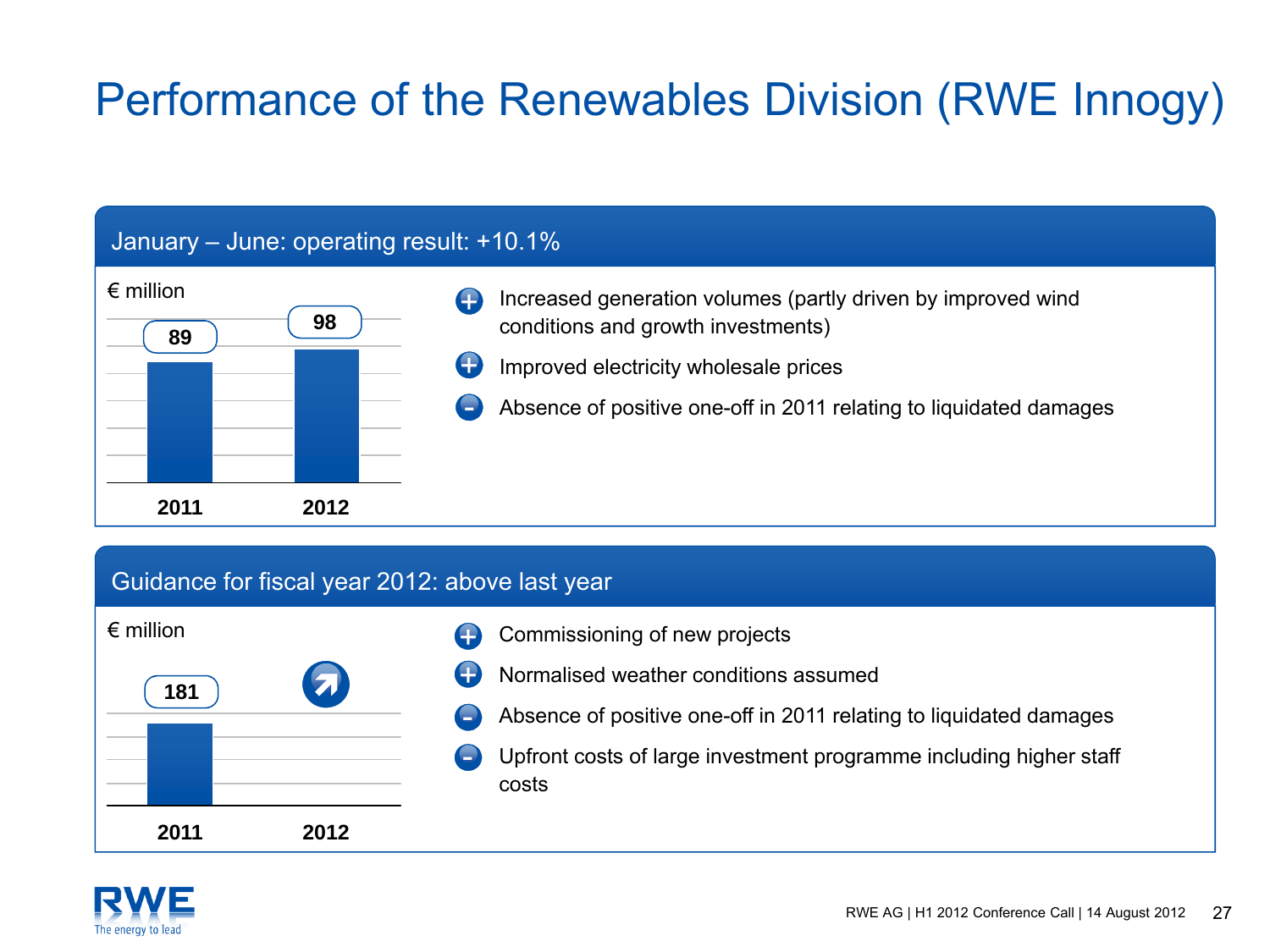## Performance of the Upstream Gas & Oil Division (RWE Dea)

#### January – June: operating result: +27.2% € million**20113344252012**Higher realised oil and gas prices Positive f/x effectsHigher depreciation Higher royalties  $\left( \begin{matrix} \textbf{1} \end{matrix} \right)$  $\bullet$

#### Guidance for fiscal year 2012: significantly above last year



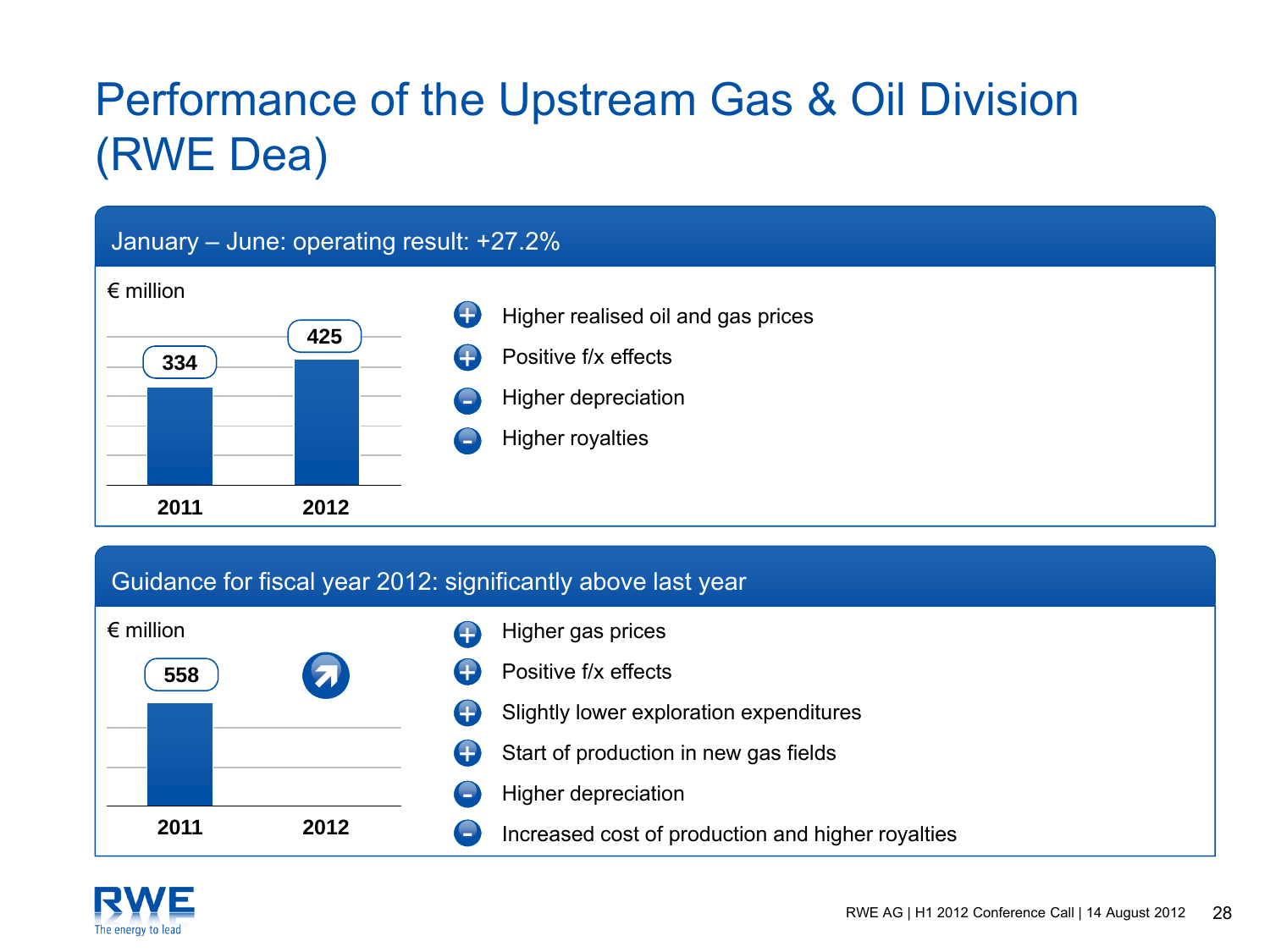## Performance of the Trading/Gas Midstream Division (RWE Supply & Trading)





Improved performance compared to weak previous year  $\bigoplus$ 

#### Supply

Burdens from long-term oil-indexed gas contracts

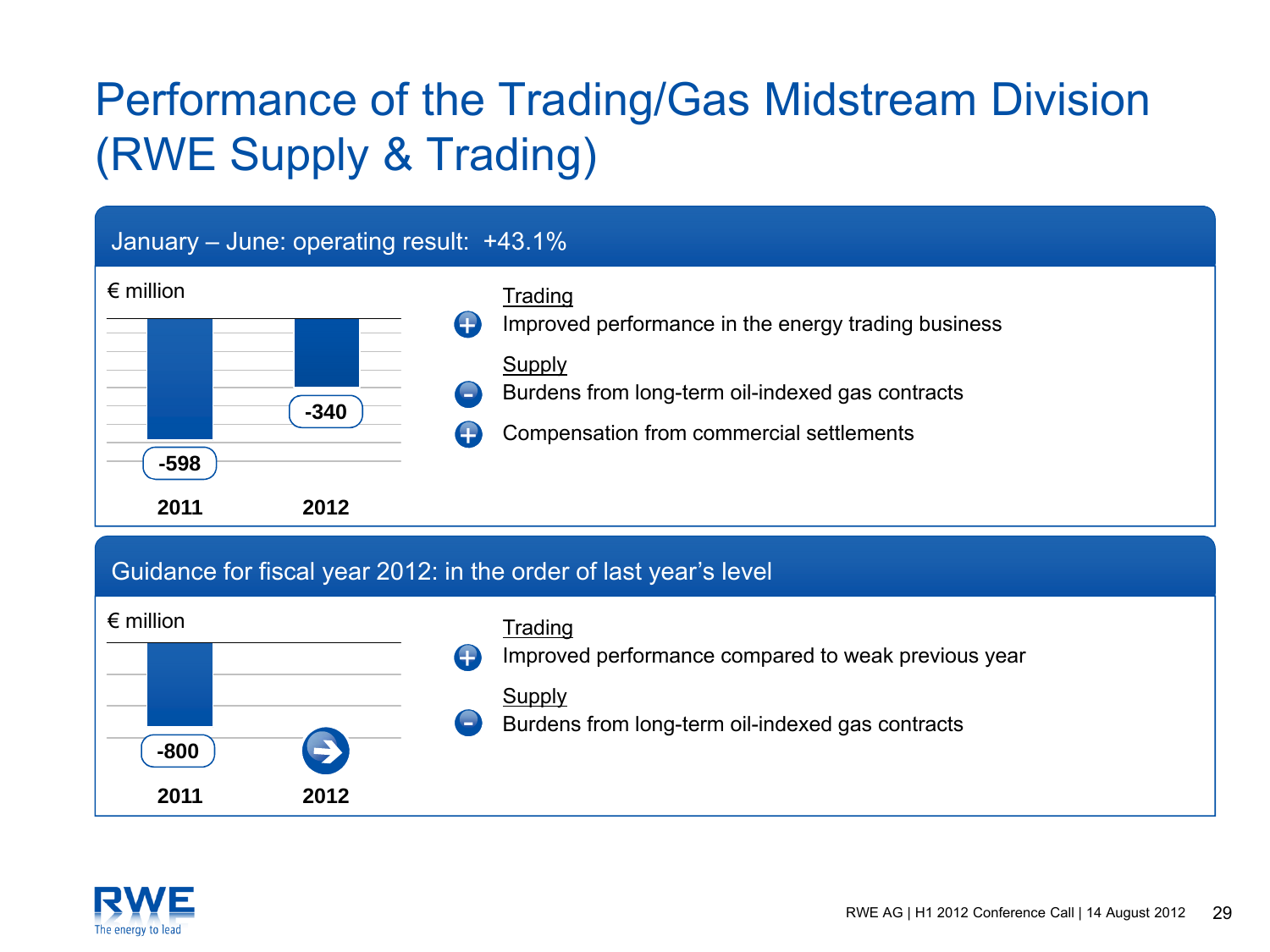### Development of TTF gas price and brent oil price



Relative development of the TTF and brent forwards for the years 2010, 2011, 2012 and 2013 since January 1<sup>st</sup>, 2009. To compare both, the brent oil price is based to the TTF gas price as of January 1<sup>st</sup>, 2009. The curves simply illustrate the development of the market prices which should give a rough indication on the gas-to-oil-spread situation. The real gas-to-oil-spread exposure depends on the individual contract details and will deviate from this slide.

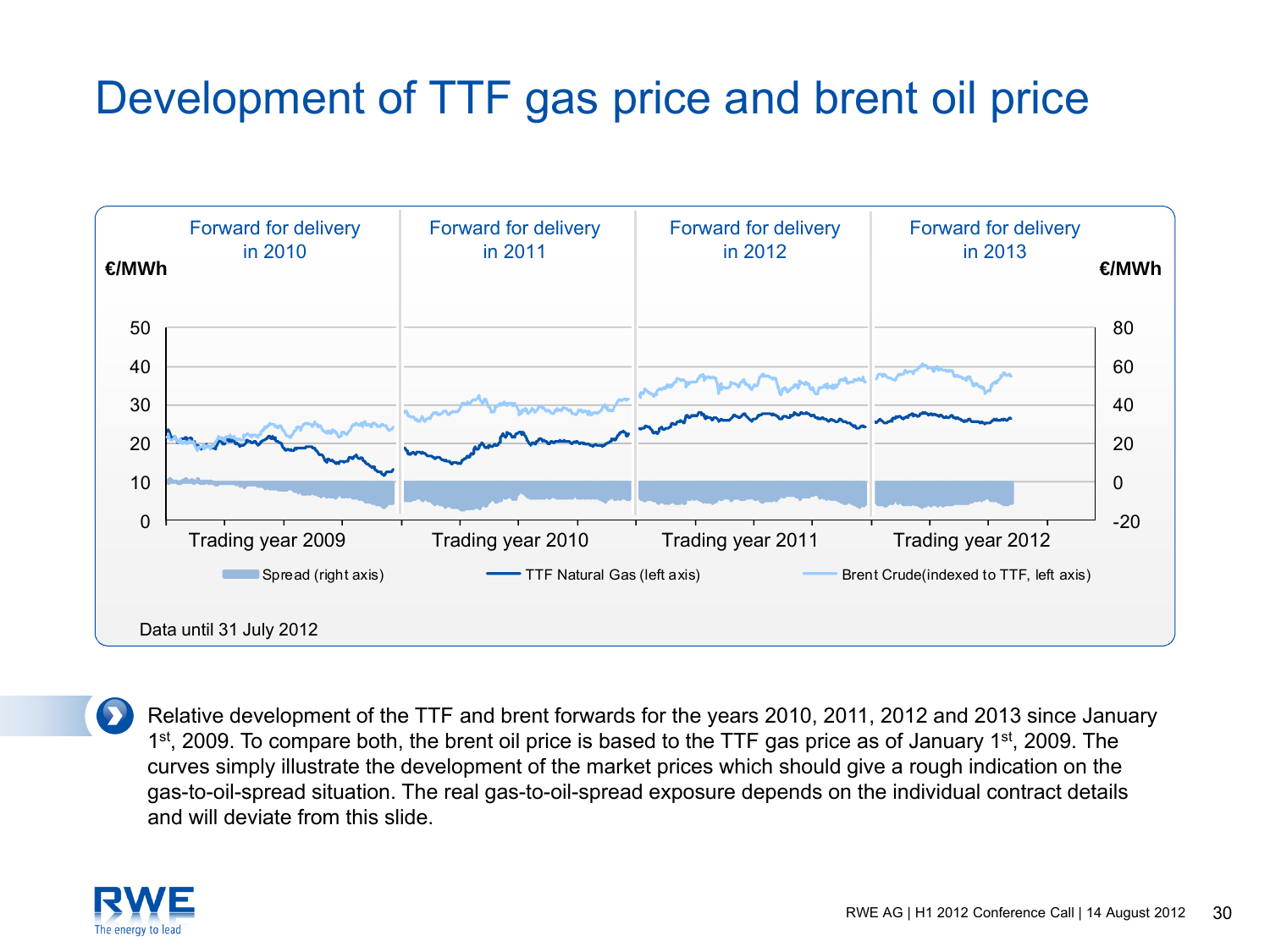### Cash flow statement

| January - June<br>$\epsilon$ million                    | 2012            | 2011          | <b>Change</b><br>(absolute) |
|---------------------------------------------------------|-----------------|---------------|-----------------------------|
| Funds from operations (FFO)                             | 2,451           | 2,984         | $-533$                      |
| Change in working capital<br>of which variation margins | $-1,080$<br>232 | 155<br>$-570$ | $-1,235$<br>$+802$          |
| Cash flows from operating activities                    | 1,371           | 3,139         | $-1,768$                    |
| Minus capex on fixed assets                             | $-2,111$        | $-2,709$      | $+598$                      |
| Free cash flow                                          | $-740$          | 430           | $-1,170$                    |



 $\bullet$ 

**FFO –** among other things:

- > Higher tax expenses and absence of Amprion FFO
- **Change in working capital –** among other things:
- > Absence of a temporary liquidity effect at Amprion
- > Increase in accounts payable of our German Sales and Distribution Network Business Unit against Amprion
- > Fluctuation in payments in connection with purchases and sales at our trading business



**Capex on fixed assets –** among other things:

> Extension and modernisation of our generation fleet

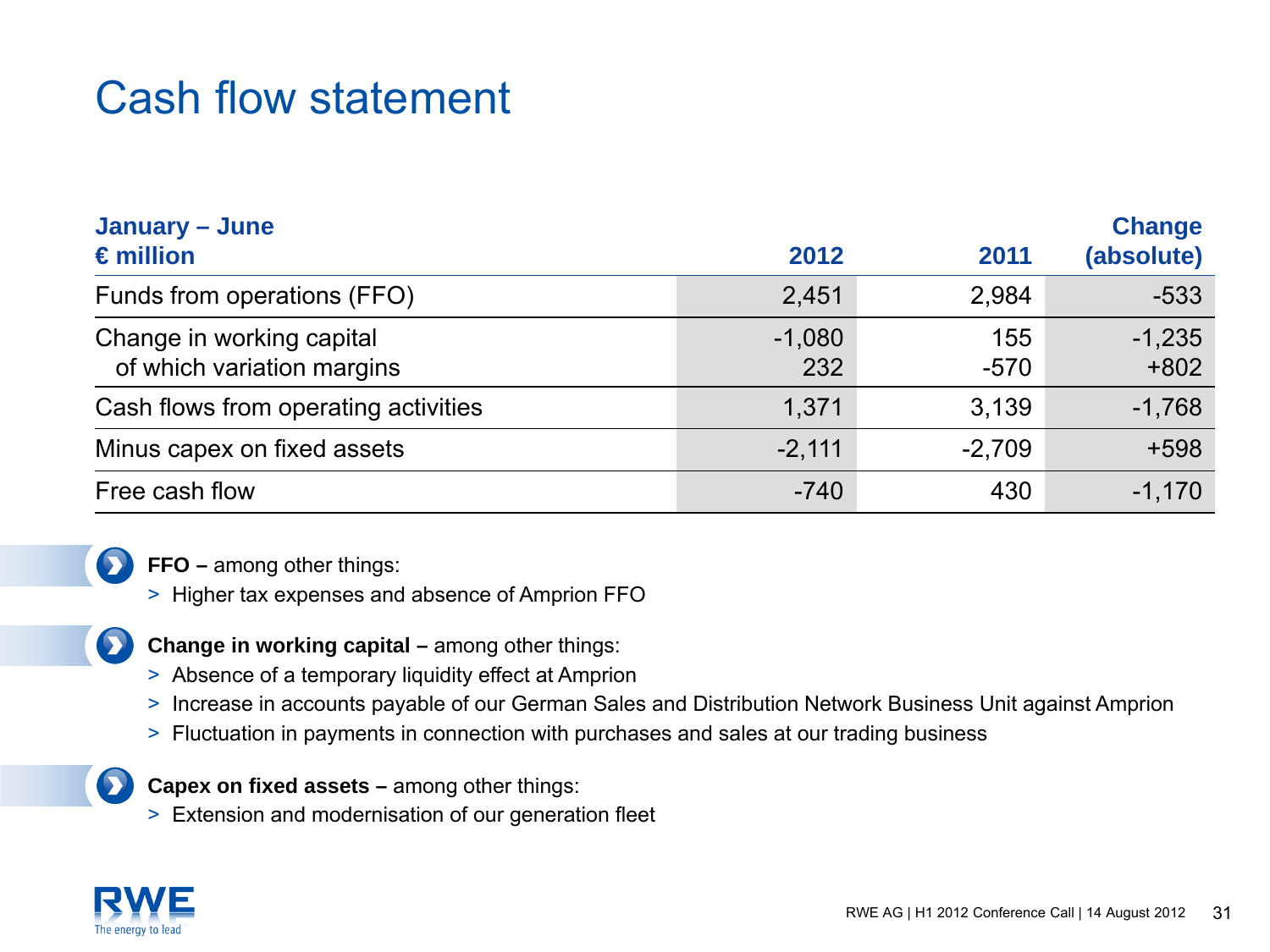## RWE Group electricity production (by geographic regions)

| January - June<br>in TWh                        | <b>Germany</b> | <b>UK</b>  | <b>NL/BE</b> | <b>Other</b><br>Internat. | <b>Total</b><br>2012 | <b>Total</b><br>2011 |
|-------------------------------------------------|----------------|------------|--------------|---------------------------|----------------------|----------------------|
| Lignite                                         | 39.2           |            |              | 2.5                       | 41.7                 | 36.1                 |
| <b>Nuclear</b>                                  | 14.7           |            |              |                           | 14.7                 | 19.1                 |
| Hard coal<br>thereof contracts                  | 17.1<br>10.6   | 8.8        | 3.4          | 0.2                       | 29.5<br>10.6         | 23.8<br>10.5         |
| Gas                                             | 4.3            | 11.9       | 3.1          | 0.1                       | 19.4                 | 19.9                 |
| Renewables<br>thereof contracts                 | 2.4<br>0.3     | 1.5<br>0.6 | 1.0          | 0.9                       | 5.8<br>0.9           | 4.5<br>0.5           |
| Pumped storage, oil, other<br>thereof contracts | 1.4<br>1.1     |            |              |                           | 1.4<br>1.1           | 0.9<br>0.6           |
| <b>Subtotal</b>                                 | 79.1           | 22.2       | 7.5          | 3.7                       | 112.5                | 104.3                |
| Electricity purchases <sup>1</sup>              |                |            |              |                           | 39.1                 | 59.1                 |
| <b>Total</b>                                    |                |            |              |                           | 151.6                | 163.4                |

<sup>1</sup> Net, excluding trading. Purchases for physical deliveries to customers only.

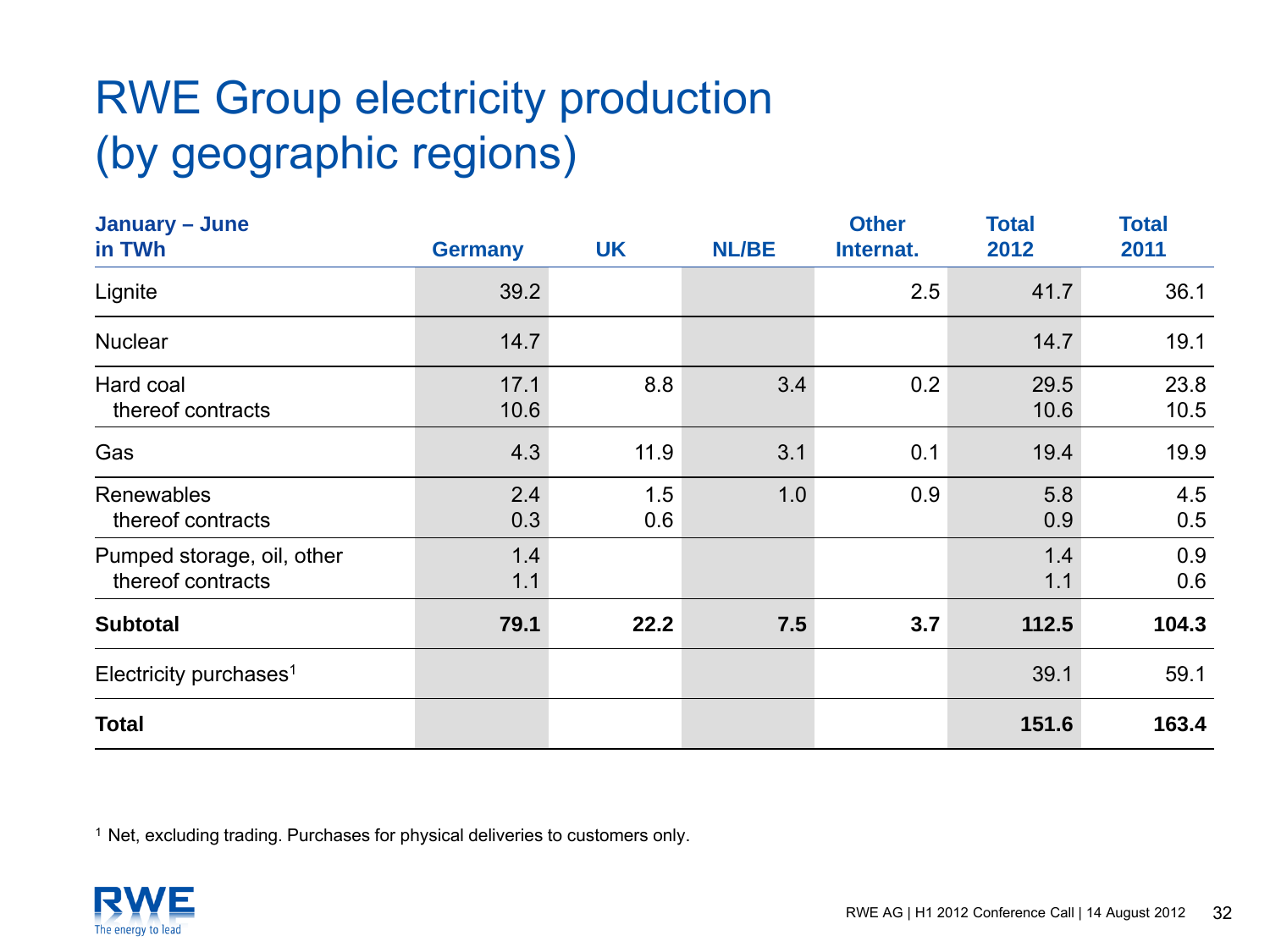## RWE Group electricity sales volume (by geographic regions)

| January - June<br>in TWh                | <b>Germany</b> | <b>UK</b> | <b>NL/BE</b> | <b>Poland</b> | <b>Hungary</b> | <b>Other</b> | <b>Total</b><br>2012 | <b>Total</b><br>2011 |
|-----------------------------------------|----------------|-----------|--------------|---------------|----------------|--------------|----------------------|----------------------|
| Residential and commercial<br>customers | 13.2           | 9.2       | 5.6          | 1.2           | 2.7            | 0.2          | 32.1                 | 32.3                 |
| Industrial and corporate<br>customers   | 27.8           | 16.0      | 7.5          | 1.8           | 2.3            | 0.4          | 55.8                 | 57.9                 |
| <b>Distributors</b>                     | 42.2           |           |              |               | 2.9            | 0.9          | 46.0                 | 52.0                 |
| Electricity trading <sup>1</sup>        | 7.8            |           |              |               |                |              | 7.8                  | 11.8                 |
| <b>Total</b>                            | 91.0           | 25.2      | 13.1         | 3.0           | 7.9            | 1.5          | 141.7 <sup>2</sup>   | 154.0 <sup>2</sup>   |

<sup>1</sup> Net of electricity purchased from third parties.

 $^2$  Difference between electricity production and electricity sales volume due to grid losses, operating consumption by lignite production and pumped-storage power plants.

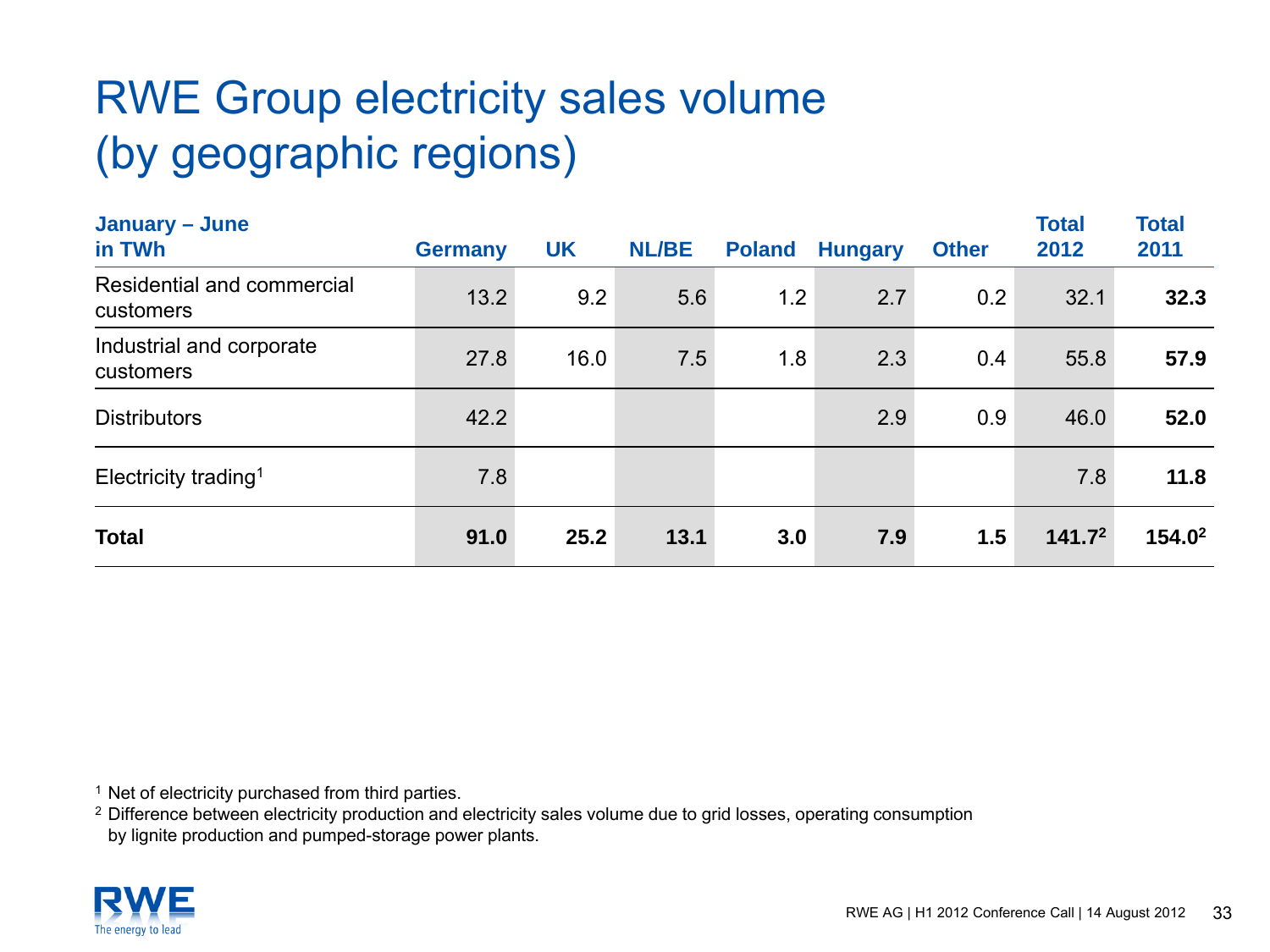## RWE Group gas sales volume (by geographic regions)

| January – June<br>in TWh                | <b>Germany</b> | <b>Czech</b><br>Rep. | <b>NL</b> | <b>UK</b> | <b>Other</b> | <b>Total</b><br>2012 | <b>Total</b><br>2011 |
|-----------------------------------------|----------------|----------------------|-----------|-----------|--------------|----------------------|----------------------|
| Residential and commercial<br>customers | 17.1           | 11.9                 | 21.1      | 24.5      | 1.7          | 76.3                 | 76.9                 |
| Industrial and corporate<br>customers   | 14.9           | 9.3                  | 24.1      | 1.4       | 6.3          | 56.0                 | 68.6                 |
| Distributors <sup>1</sup>               | 23.2           | 8.9                  | 0.0       | 0.4       | 0.5          | 33.0                 | 39.8                 |
| <b>Total</b>                            | 55.2           | 30.1                 | 45.2      | 26.3      | 8.5          | 165.3                | 185.3                |

1 Includes gas trading in 2011.

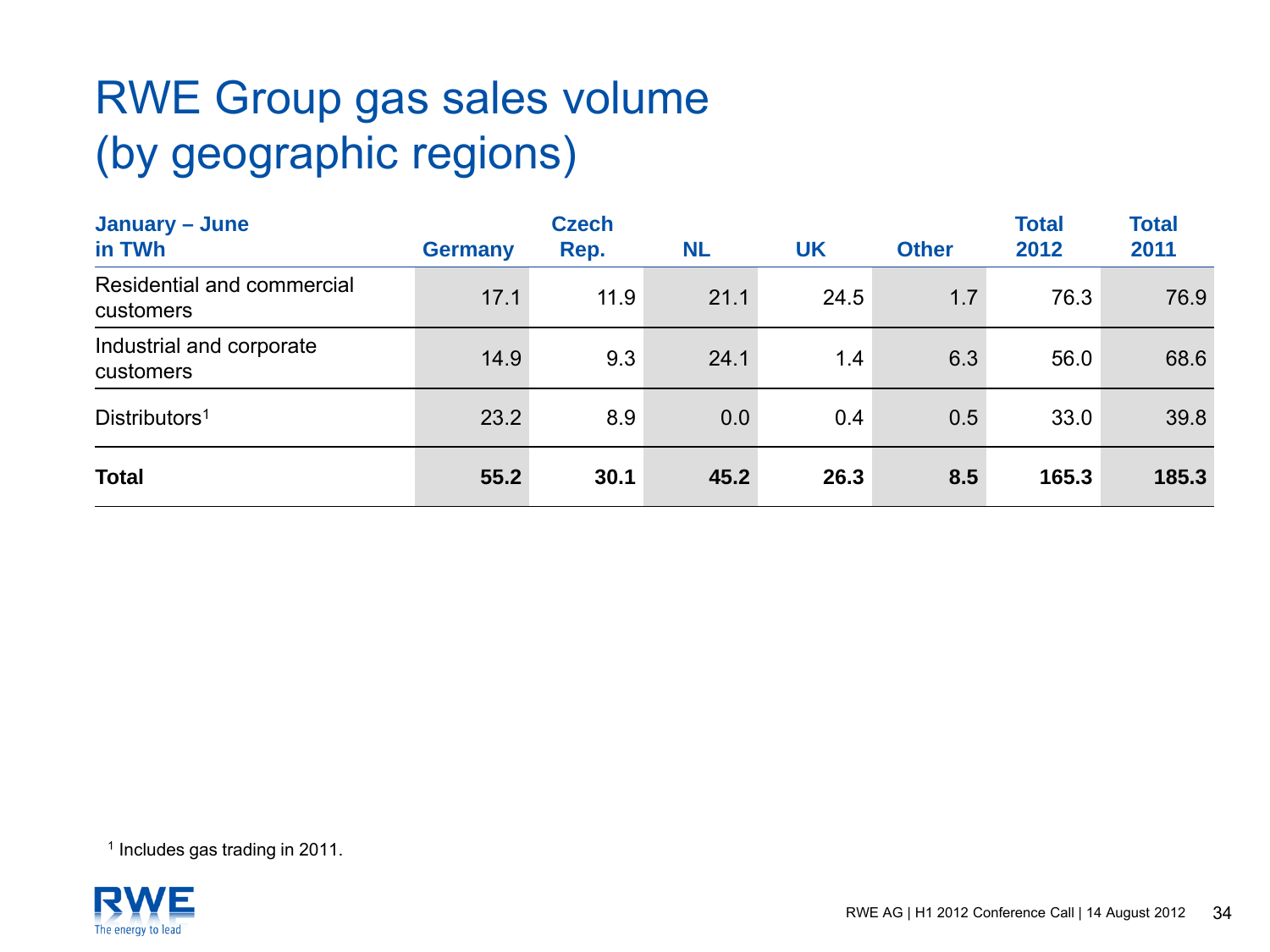### Financial liabilities and assets

(excluding hybrid capital, as of 30 June 2012)



1 Excluding variation margins which are netted against the fair values of the respective derivatives.

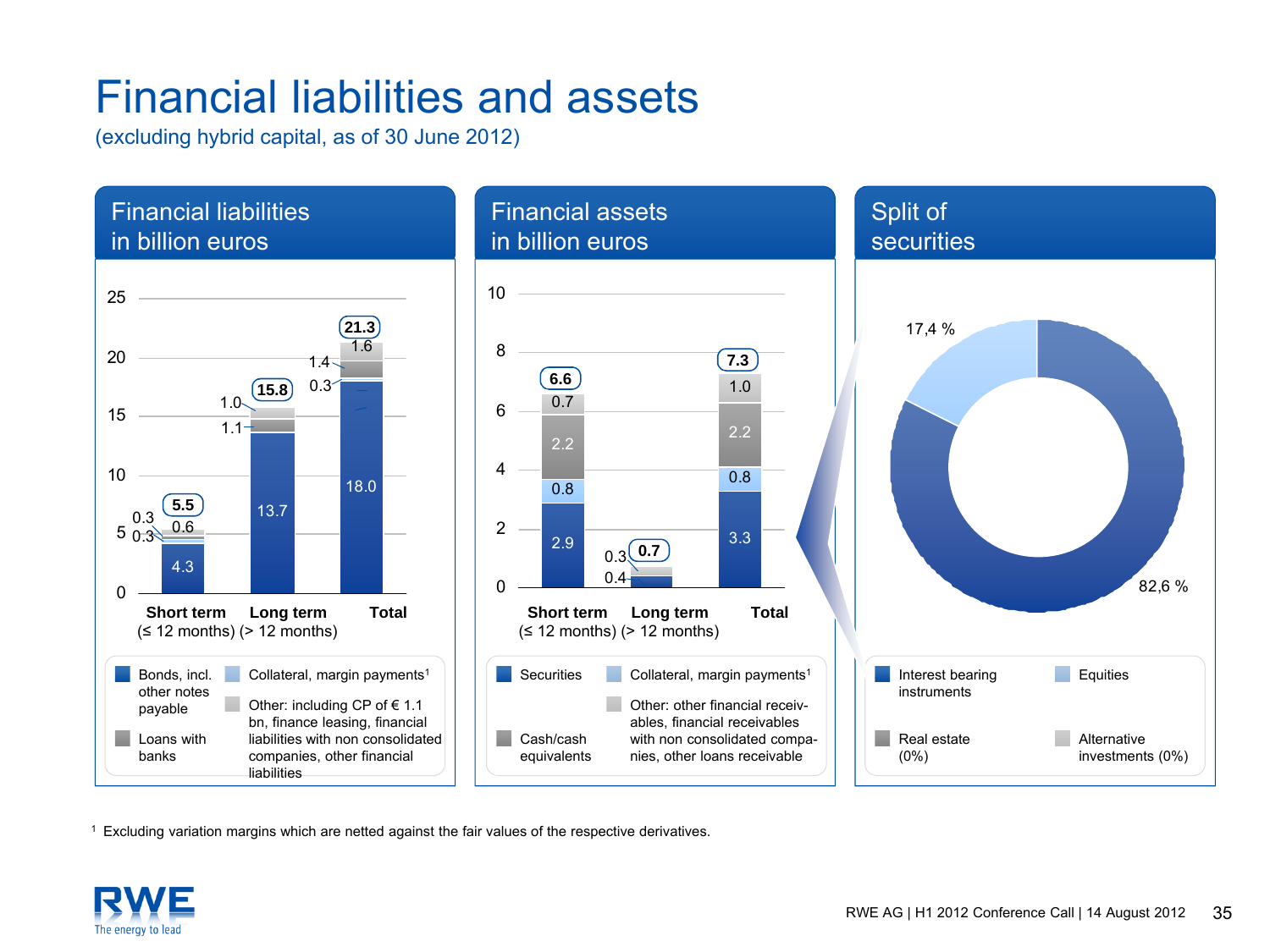## Capital market debt maturities and sources of financing



1 RWE AG and RWE Finance B.V., as of 30 June 2012 (incl. USD and CHF hybrid, issued  $21^{st}$  and  $28^{th}$  of June)  $^2$  Bonds outstanding under the MTN-programme, i.e. excluding hybrids. Including hybrids: € 19.7 bn

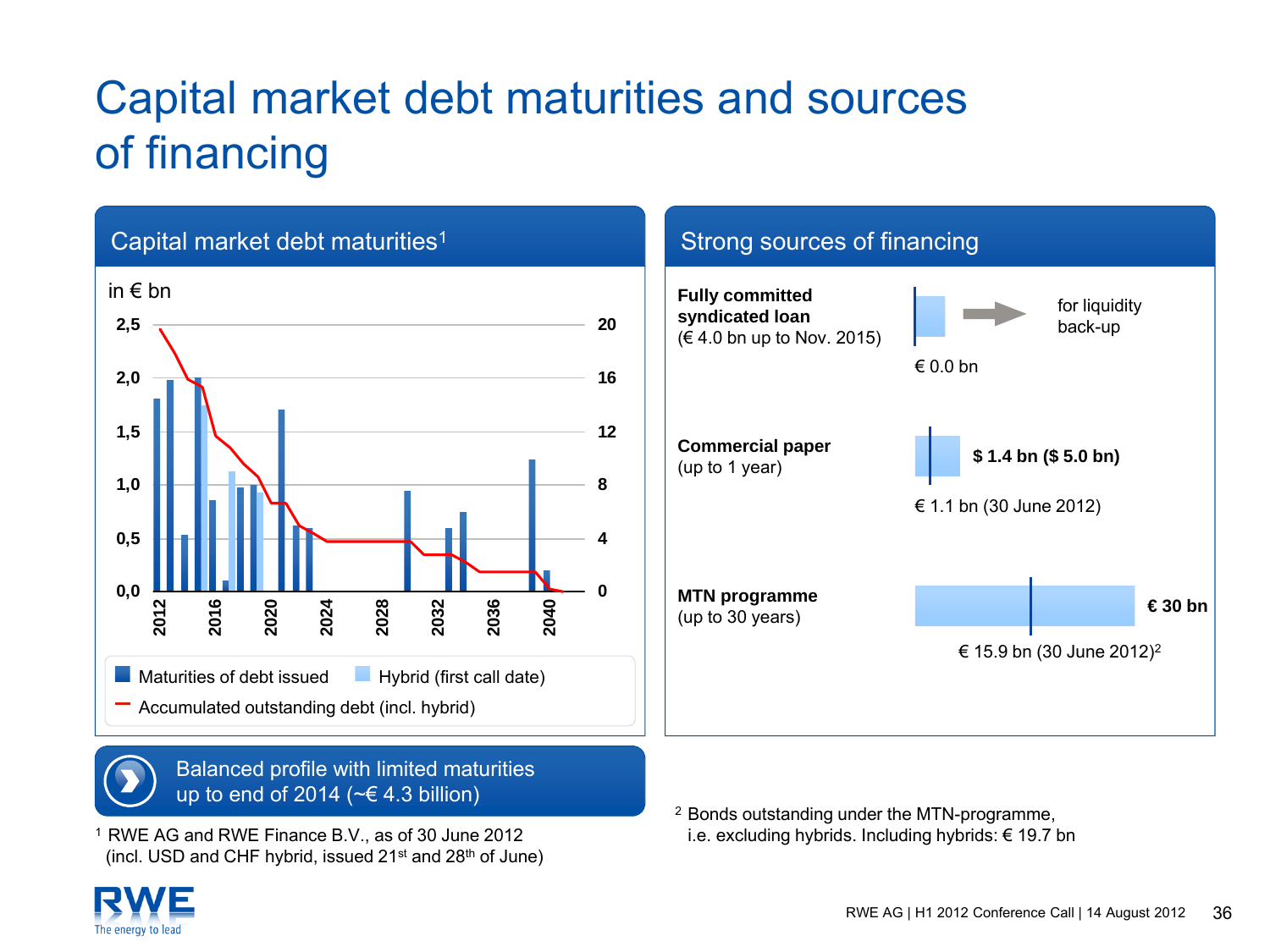### Capital market debt currency and interest exposure (as of 30 June 2012)



1 Capital market debt = bonds of € 15.9 bn and hybrids of € 3.8 bn; split into currencies includes cross-currency swaps

<sup>2</sup> Capital market debt plus other interest rate-related positions such as commercial paper and cash; including interest and cross-currency swaps

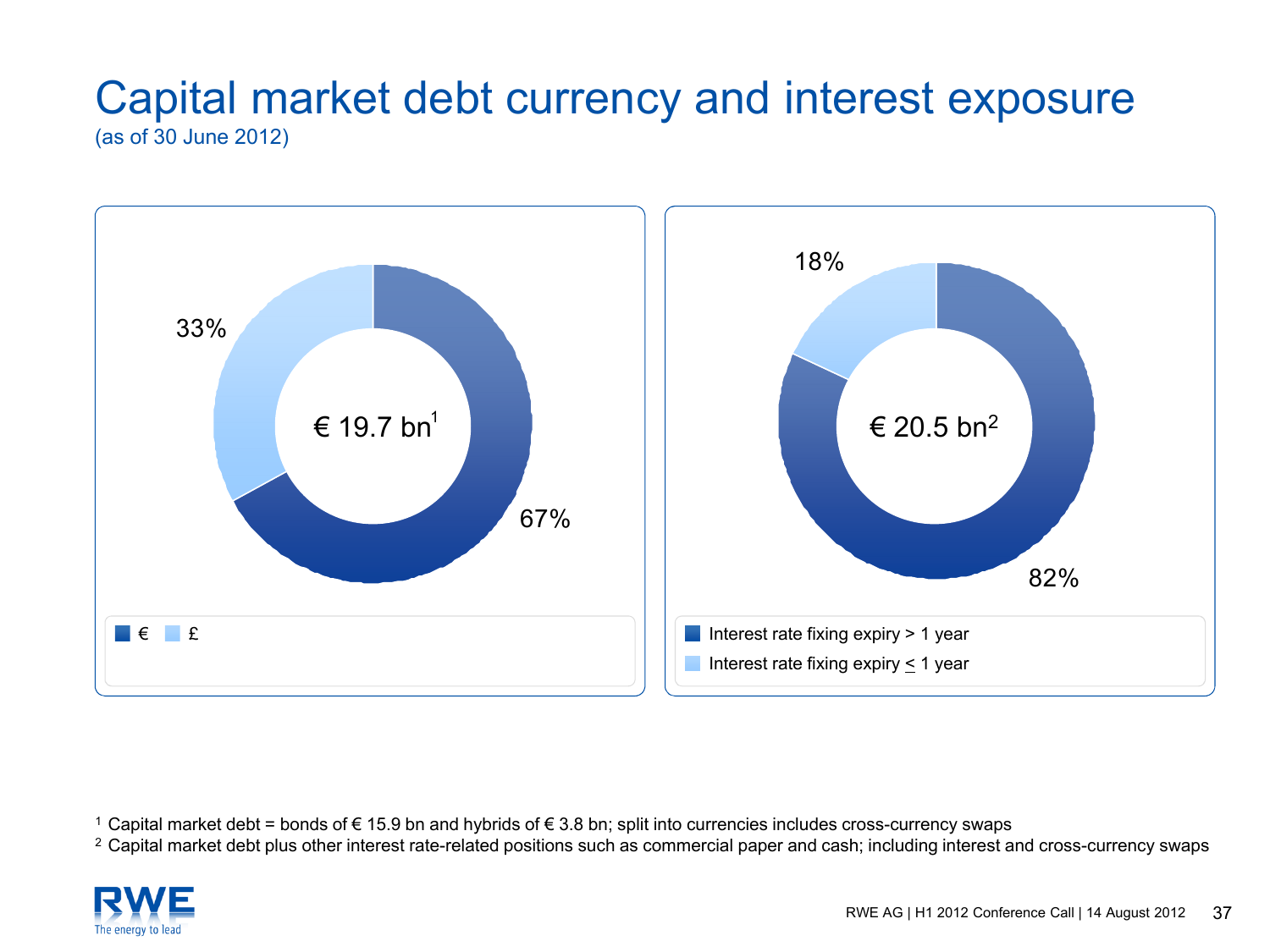### Conventional power plant new build programme

**€ bn1 2005 2006 2007 2008 2009 2010 2011 2012 2013 2014**Lingen (Gas, 876 MW, 100%) 0.5 BoA 2&3, Neurath (Lignite, 2,100 MW, 100%) 2.6 Units G FHamm (Hard coal, 1,528 MW, 77%) 2.4 Units D **i≣ Staythorpe NK** Glaymorpe 0.8<br>(Gas, 1,650 MW, 100%) 0.8 Units 1`-4 Pembroke **NK** rembroke 1.2<br>(Gas, 2,188 MW, 100%) 1.2 Units 1)**5** Moerdijk 2  $(Cas, 426$  MW, 100%) 0.4 Claus C  $\frac{1}{1}$  (Gas, 1,304 MW, 100%) 1.1 Eemshaven(Hard coal/biomass, 1,560 MW, 100%) 2.9 Units A  $\blacktriangleright$  B Denizli(Gas, 775 MW, 70%) 0.5

1 Capex at 100% share

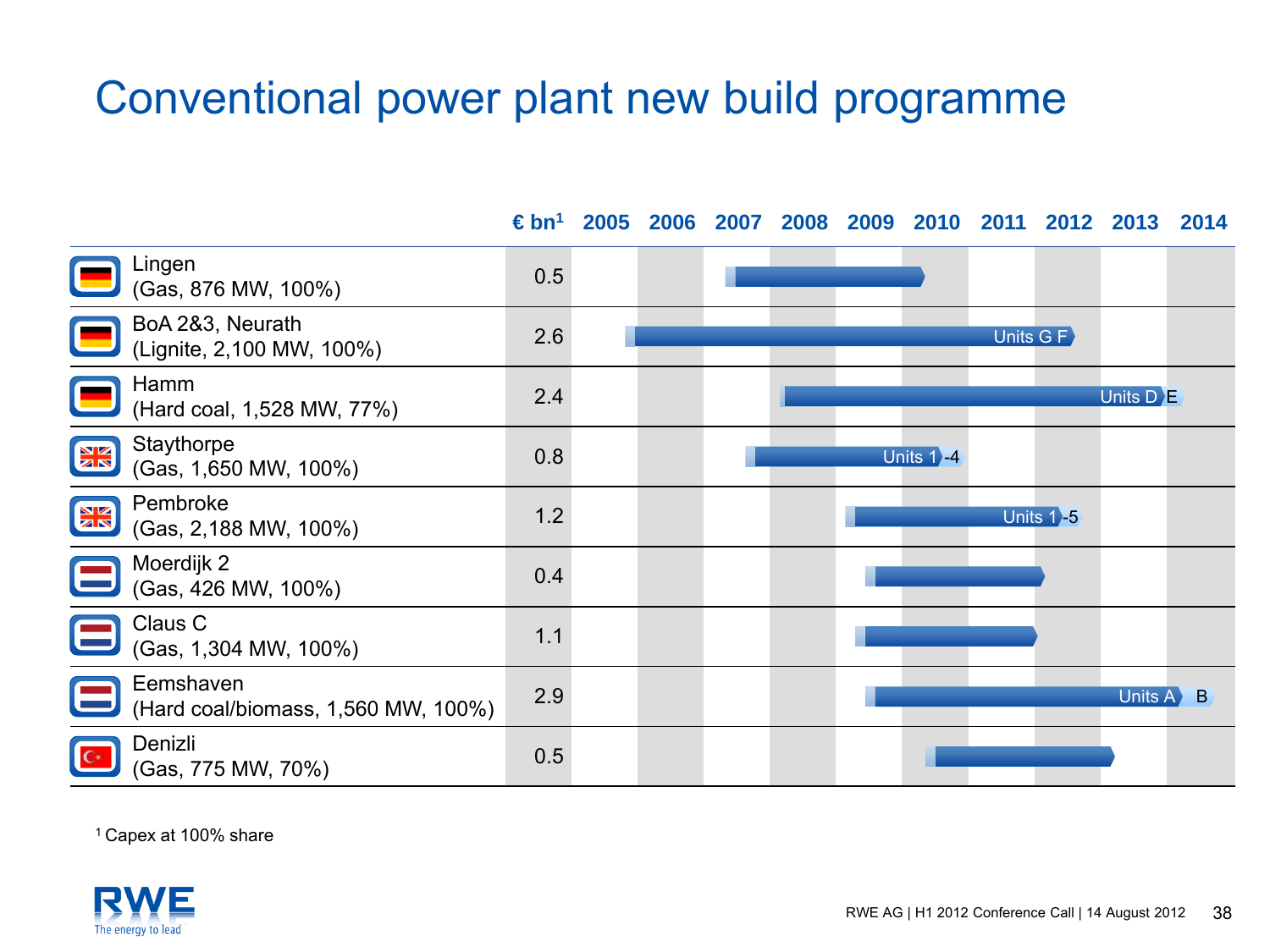### RWE Dea's largest field developments

| <b>Production start</b>                               |                                     | <b>RWE</b>         | Capex <sup>1</sup> |      |      |      |      |      |      |      |      |
|-------------------------------------------------------|-------------------------------------|--------------------|--------------------|------|------|------|------|------|------|------|------|
|                                                       |                                     | share              | $(\in$ bn)         | 2011 | 2012 | 2013 | 2014 | 2015 | 2016 | 2017 | 2018 |
| ▐▁▗▖                                                  | West Nile Delta (Egypt)<br>WMDW 20% |                    | 2.9                |      |      |      |      |      |      |      |      |
| $\begin{array}{ c } \hline \hline \hline \end{array}$ | Disouq (Egypt) <sup>2</sup>         | 100%<br>(Operator) | 0.2                |      |      |      |      |      |      |      |      |
| <b>NK</b>                                             | Breagh Phase 1 (GB)                 | 70%<br>(Operator)  | 0.4                |      |      |      |      |      |      |      |      |
| $\mathbb{G}$                                          | Reggane (Algeria)                   | 19,5%              | 0.4                |      |      |      |      |      |      |      |      |
| 맒                                                     | Edvard Grieg (Norway) <sup>3</sup>  | 20%                | 0.6                |      |      |      |      |      |      |      |      |
| 먂                                                     | Knarr (Norway) <sup>4</sup>         | 10%                | 0.2                |      |      |      |      |      |      |      |      |
| $C^*$                                                 | NC 193 / 195 (Libya)                | 100%<br>(Operator) | 0.5                |      |      |      |      |      |      |      |      |

<sup>1</sup> RWE's share in capex.

<sup>2</sup> Budget "doubling" mainly due to rounding.

3 Formerly "Luno".

4 Formerly "Jordbær".

Bars indicate start of production.

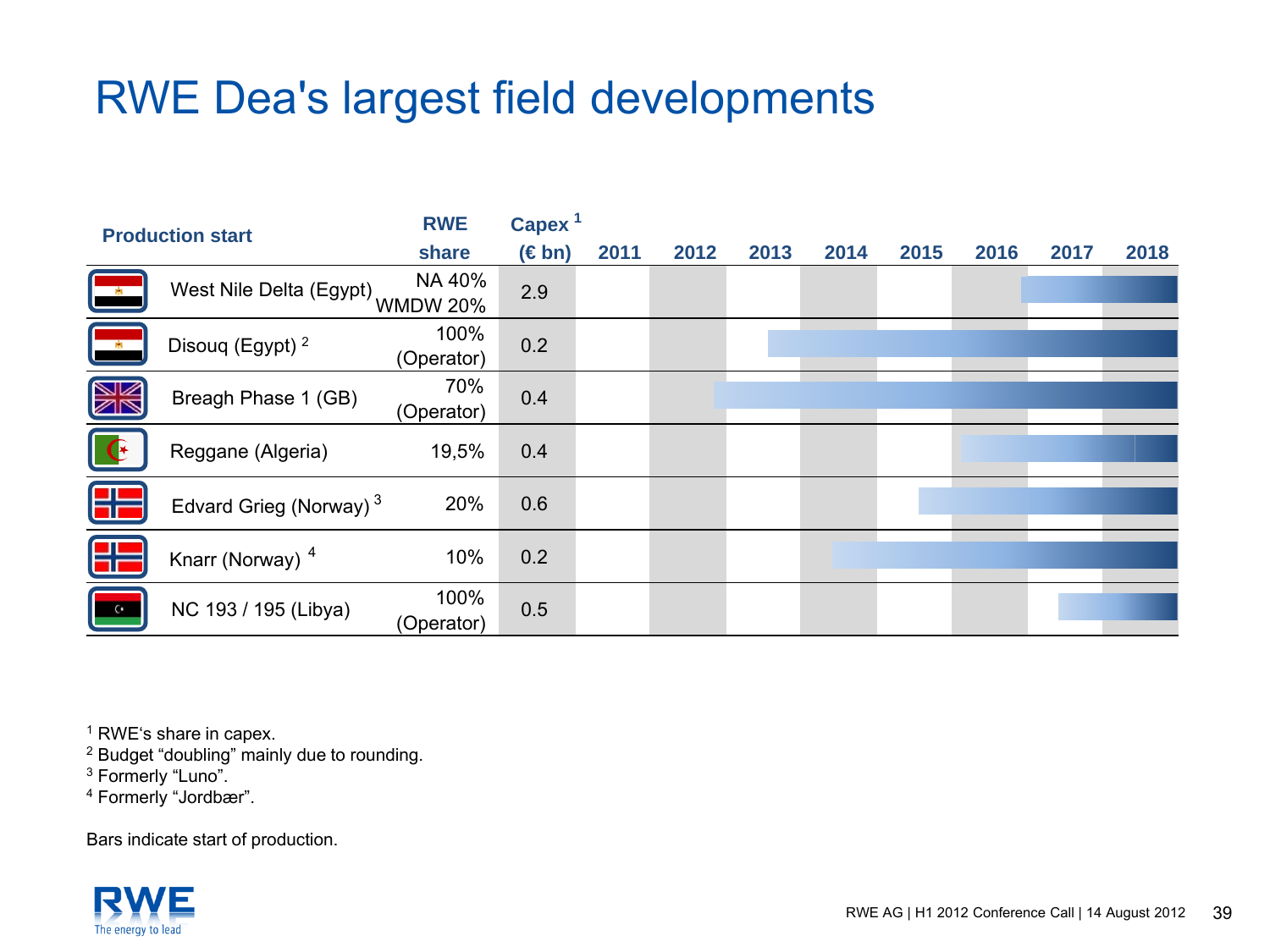### RWE Innogy major projects under construction



Capacity and earnings target for RWE Innogy until 2014 is mainly driven by 4 major projects

- Large scale projects, especially in offshore wind, play a vital role in achieving European renewable targets as growth potentials in other areas are limited
- Utilities like RWE have a competitive advantage in these large-scale projects as we can build  $\bullet$ on expert knowledge gained in our other large projects

1Capex at 100% share; UK offshore includes investment for grid connection.

 $^{\rm 2}$  The construction schedule had to be revised in 2012 due to the delay in the offshore grid connection. In light of latest statements by grid operator TenneT there is a risk of even further delays.